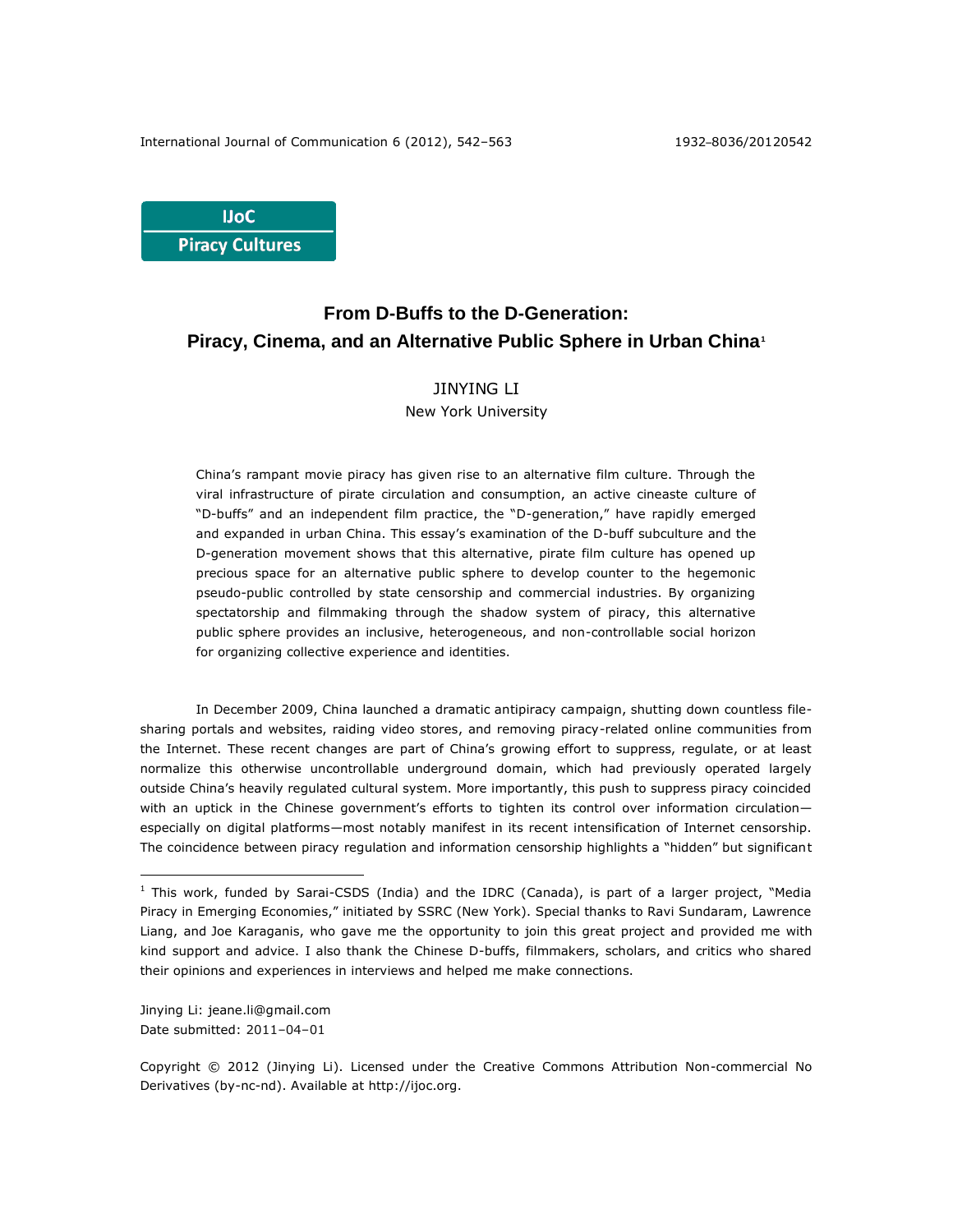### International Journal of Communication 6 (2012) From D-Buffs to the D-Generation 543

 $\overline{a}$ 

function of media piracy in China: its role as an alternative, underground channel for cultural circulation and consumption that can evade state control and censorship. In a country infamous for information suppression, such an alternative cultural space is particularly important and even subversive.

This essay focuses on the particular function of piracy as an alternative space of cultural circulation and consumption in urban China. Owing to the dominant public discourse that criminalizes piracy as theft, piracy's significant potential as an alternative information-distribution channel has largely been ignored. But now, as various levels of state censorship and corporate control loom over the freedom of cultural access on a global scale, it is time to reexamine the thin line between what is legally unacceptable and what is politically viable. As an unruly shadow system outside the state-controlled cultural institutions, Chinese piracy provides an ideal case through which to examine the potential of piracy as an underground channel distributing information and meanings that would otherwise be censored or suppressed. Recent studies on piracy have tended to focus on its defiance of the uneven distribution of global-media capital (Larkin, 2004; Pang, 2006; Sundaram, 2010; S. Wang, 2003), leaving its struggle against state media control relatively untouched. Therefore, in this essay I will examine the particular sociocultural function of piracy in contemporary China in order to shed new light on the cultural and political viability of piracy despite its controversial legal and economic status. By conducting empirical studies on the *cultural uses* of film piracy, as well as on the social *organization of its users* in urban China, I hope to identify the ways in which the viral infrastructure of pirate cinema enables an alternative space for organizing the production, circulation, and consumption of information and meanings outside the state's tight cultural control. Such an alternative cultural space established through piracy, I demonstrate, is identifiable in the unique cultural phenomena of the "*D-buffs*" and the "*D-generation*."

During the heyday of China's disc piracy, there emerged a distinctive subculture of pirate consumers who self-identified as "disc buffs" (*Die-you*) or simply "D-buffs" (D-*you*)—"D" refers to both "disc" (*die*) and "piracy" (*daoban*).<sup>2</sup> Defined by their collective behavior of passionately consuming pirated movie discs, D-buffs are devoted pirate collectors whose leisure lives are largely shaped by the social and cultural organization of piracy. More importantly, the collective experience of D-buffs in urban China has given rise to a vibrant cineaste culture creating cinematic forms and practices that present an alternative to the hegemony of commercial film industries and state censorship. This alternative film culture, launched by a new generation of filmmakers that I identify as the "D-generation" ("D" for "digital"), is increasingly dynamic and far-reaching. Marked by their collective experience of digital consumption and digital video (DV) production, this new generation's experience with digital content is largely filtered through piracy. It is these parallel digital and pirated experiences that have provided the D-generation with the building blocks to creatively negotiate an alternative space of cinematic production, circulation, and consumption. Therefore, my investigation of the rise of the D-buff subculture and the D-generation movement aims to trace the creation of this alternative space of cinema in urban China and explore how this alternative, digital, pirate space may potentially challenge the dominant, celluloid, censorious space of Chinese film institutions.

 $2$  The letter "D" refers to multiple meanings in the Chinese context—disc, DVD, digital, 3D, download—but most commonly it means *daoban* (piracy). Because China's Internet censorship often makes *daoban* a sensitive word, D-buffs refer to piracy as "*D-ban*" (D-version) to avoid censorship.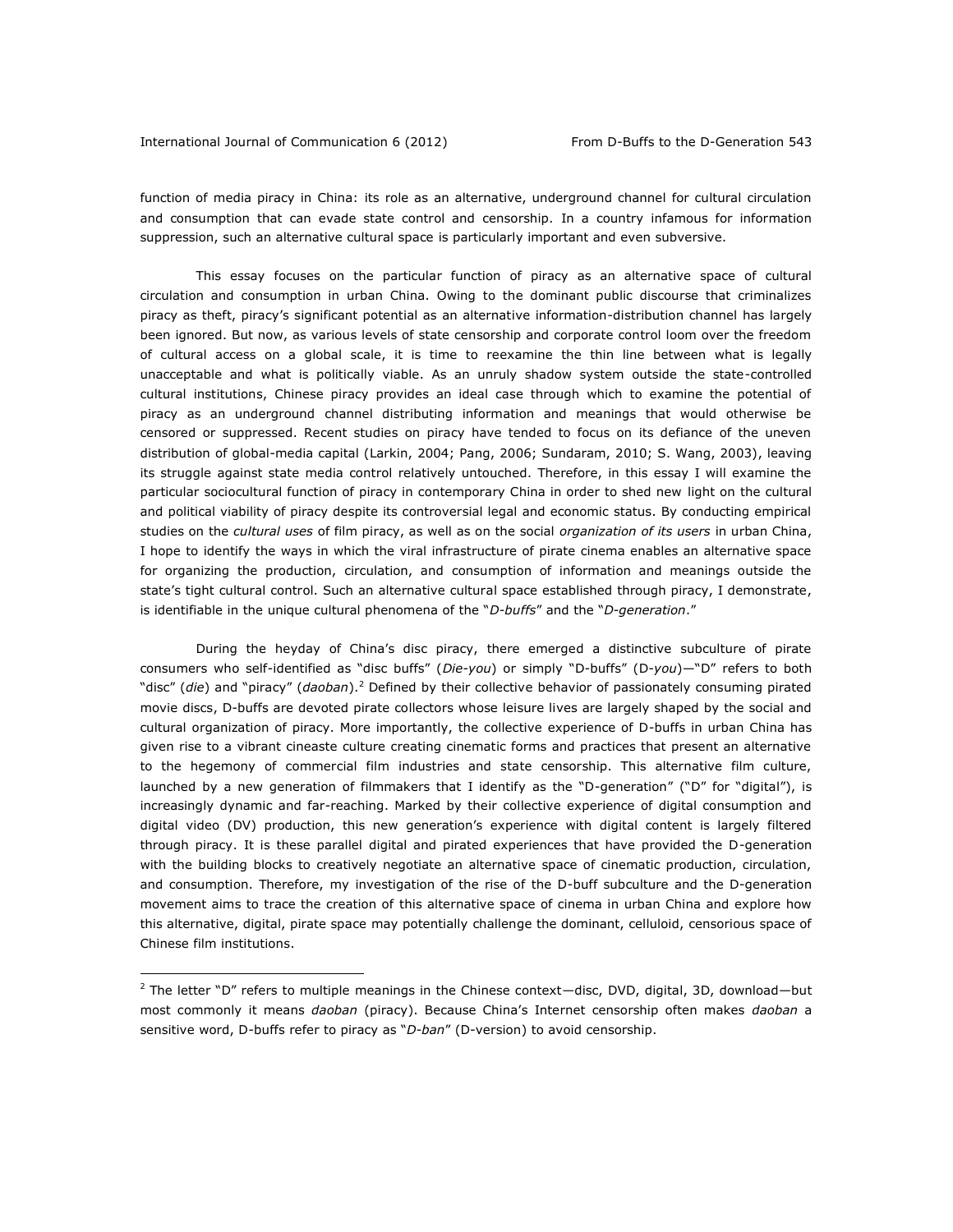This pirate cinema space, I further argue, may testify to the possibility of an *alternative public sphere* under a political regime that appears to be fundamentally against the notion of an autonomous "public." In post-Socialist China, which remains an authoritarian state despite its capitalism-oriented economic reform, any effort seeking to locate an "authentic" public sphere of bourgeois civil society seems to be problematic. The dramatic crackdown on the Tiananmen democratic movement in 1989 led many to doubt even the possibility of Chinese society developing a genuine public sphere (Chamberlain, 1993; Huang, 1993; Wakeman, 1993). However, as Deborah Davis has suggested, looking beyond the restriction of politically institutionalized public activities can reveal many "alternative locations of and pathways to structural change" made possible by the increasing sociality of Chinese people mobilized by the flourishing mass consumption in urban China (2000, p. 21). Cinema may well be one of these "alternative locations." This brings to mind Miriam Hansen's broader conceptualization of the public sphere (Hansen, 1983, 1994). Hansen's notion of the public aspect of cinema points to the sociocultural organization of pirate circulation and consumption, and to the possibilities of an alternative public sphere that may arise from the distinct relations between cinematic representation and reception. If, as Hansen suggests (1994), a shift in cinematic spectatorship is often intertwined with the transformation of a public sphere, then is it possible to imagine an alternative public sphere made up of the shadow spectator community organized by the viral infrastructure of piracy? And in China's case particularly, would such an alternative public sphere be able to disturb the existing power structure and status quo in the tightly controlled sociocultural landscape?

To tackle these questions, I conducted extensive field research on the cultural and material life of film piracy in Beijing, China. In addition to collecting primary materials from archives, governmental agencies, and the Internet, I conducted in-depth interviews with 25 subjects in Beijing, including filmmakers, producers, and distributors; video-store owners and pirate DVD vendors; film scholars and journalists; film school students and professors; and self-proclaimed D-buffs. These interviews provide detailed accounts of how piracy culture is practiced and organized in urban China. I also made friends with many D-buffs and went with them to visit video stores and secret vendors in Beijing, gaining firsthand experience of life as a D-buff. To gather quantitative data, I conducted an online survey among average piracy users regarding their usage of, and attitudes toward, pirated products, which yielded 316 effective responses. These empirical data yield a vivid picture of how piracy constitutes the very material fabric of these Chinese consumers' cultural life, which gives them an alternative space to negotiate with various levels of national and global cultural hegemony.

### **From Seams and Fissures: A Brief History of Chinese Piracy**

Piracy in the so-called post-Socialist China dates back to the early 1980s, when China was just beginning its wholesale economic reforms. Owing to uneven reform of the publishing industry, it was the books and periodicals market that sustained the first major wave of piracy (Zhiqiang Zhang, 2005). Although private businesses were now allowed, they had to collaborate with state-run publishers to obtain government permits for any publications. This partial privatization led to profound disparities between the commercialized cultural market and the state's tight control over content. The imbalance marked a particular contradiction in China's economic reform, which capitalizes on a free-market economy while maintaining strong authoritarian political control. Such a contradiction inevitably created a widening gap between growing consumer demand and a limited content supply, leaving a cultural void and market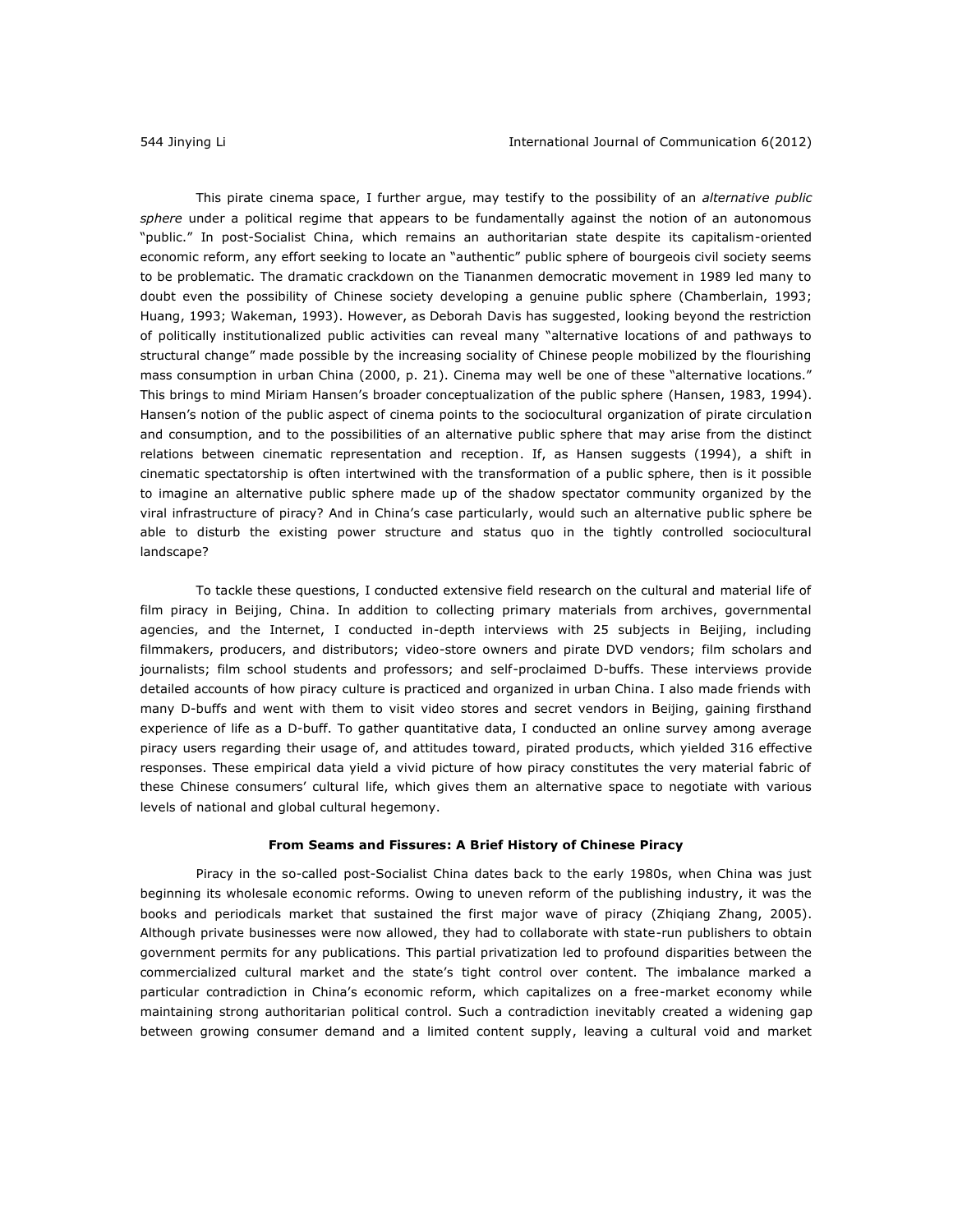space for piracy to fill—first with books and periodicals and then with optical recordings of music and films. Since the late 1990s, optical recordings of audio/video (A/V) materials have been the fastest-growing sector of China's pirate market. According to official data on the government's confiscated pirated materials (from which I estimate the size of the piracy industry), the number of pirated A/V discs grew by a factor of almost 100 from 1998 to 2005, with film and music piracy making up the largest share of the pirate market in China (Figure 1).





This golden age of Chinese disc piracy—from 1998 to 2005—coincided with the dramatic transformation of Chinese film institutions. While the national economy was souring in the 1990s, the film industry suffered rapid decay, and annual movie admissions fell to half the level of the previous decade (Tang, 2006). A series of industrial reforms were launched in 1993 to combat these difficulties, and the Chinese film industry started a structural overhaul toward marketization and commercialization (Tang, 2006; Zhu, 2003). Despite these efforts, the market failed to revive and became increasingly dependent on imported blockbusters (Tang, 2006). By the end of the 1990s, Chinese cinema—at least in its theatrical form—had lost its attraction as mass entertainment. Although the film market made gains after 2002, this "lost decade" of mainstream Chinese cinema left an important space in which alternative film cultures, including piracy and independent films, could develop. This trajectory finds a parallel in the early American cinema of the nickelodeon era, when competing modes of representation and reception during an unstable transition eventually gave rise to an alternative public sphere (Hansen 1994). The internal contradictions of China's economic reform caused such disjunction and unevenness in the transitioning hegemonic Chinese film institutions that alternative cinema was able to gain momentum. In the seams and fissures of the transforming Chinese film institutions, piracy developed its vibrant social and cultural life.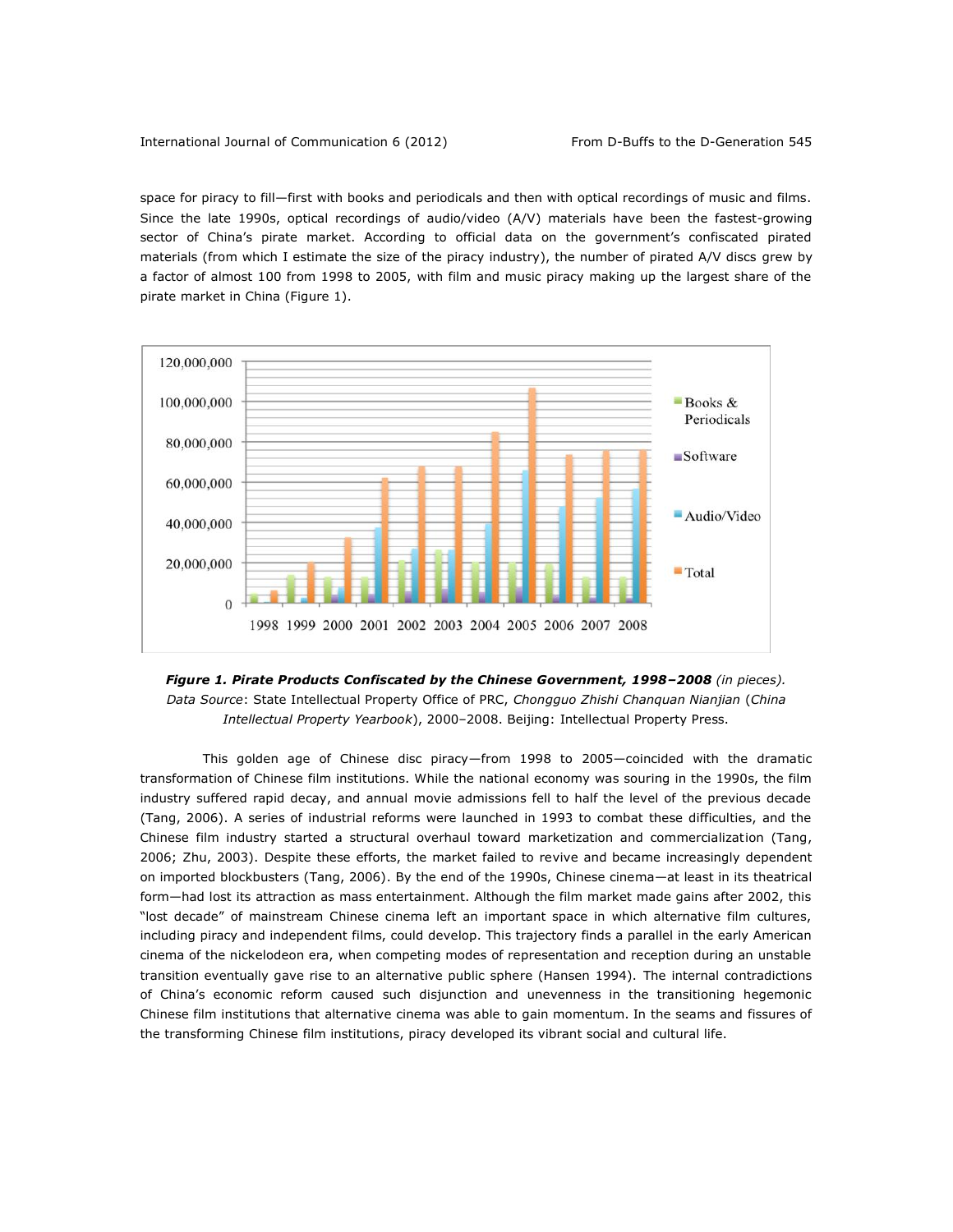### **The "D-Buff" Community: A Cineaste Culture Built on Pirate Consumption**

A cineaste culture emerged when pirated videos first appeared in China in the late 1990s, and its development and maturation have gone hand in hand with the boom in Chinese piracy. In the first wave, a series of small cinephile clubs were founded in response to the sudden availability of a broad range of films acquired through digital piracy. Before the existence of piracy, film access was extremely limited in China due to strong censorship and the tight quota system. Elite institutes such as the Beijing Film Academy and the China Film Archive offered only limited access to certain art-film collections. But piracy changed everything. When films such as Bresson's *Pickpocket* (1959) and Tarkovsky's *Nostalgia* (1983) were "introduced" to Chinese audiences through piracy, a cinephile community sprang forth and quickly expanded. Small-scale screenings organized in bars, cafes, and bookstores developed into various cineaste clubs in major cities. The Beijing-based Practice Society (Shi Jian She) was one of the earliest and most influential clubs. Founded in April 2000, it quickly attracted hundreds of members who gathered for weekly screenings and distributed bootleg VCDs made cheaply on home computers (Figure 2). Besides foreign classics, the club also screened the works of emerging independent Chinese filmmakers, many of whom were club members themselves. As indicated by the club's name, Practice Society emphasized film aesthetics as much as it did filmmaking practices. The club organized workshops and panels and published its own journal (Figure 2) to initiate discussion on how to explore alternative forms of independent filmmaking. Other cineaste clubs, such as 101 Workshop and U-theque, founded in Shanghai and Guangzhou, organized film screenings and filmmaking in much the same way.

These cineaste communities soon spawned an active film circle that nurtured a new generation of directors, screenwriters, and film critics, including Du Haibin, Zhu Chuanming, Wang Fen, Wang Liren, Ou Ning, Cao Fei, and Zhang Xianmin. This cinephile/filmmaker circle formed the backbone of the so-called "urban generation," celebrated by Zhang Zhen as the foundation of "a 'minor' and 'nomadic' film culture that engages both the margins and the center" in urban China (2007, p. 31). The creation of this "minor" and "nomadic" cinema relied largely on the technological availability of digital piracy, which was then still in the early VCD format. This piracy-cinephile connection was explicitly pronounced by a famous film critic and blogger who called himself "wei-xi-di," a homophone for "VCD" in Chinese. As Zhang Zhen comments, "It is significant that the revival of a cinephile culture in China is in large part made possible by the 'primitive' or 'pirated' form of postmodern technology of the VCD" (2007, p. 27). Indeed, in traversing from piracy consumption to film production these early cineaste clubs witnessed the birth of an alternative film culture in China.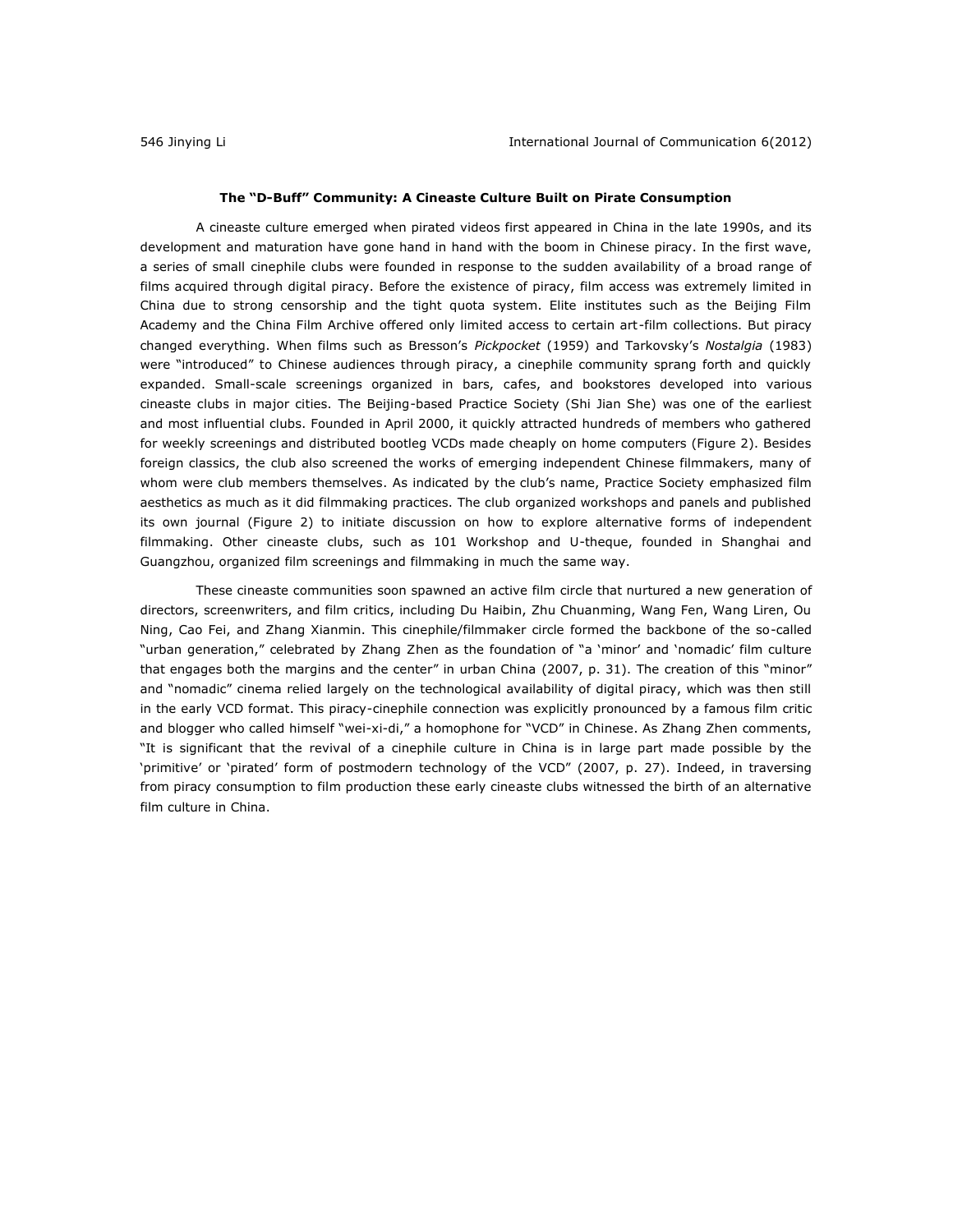

*Figure 2.* **A Publication (***Touchfilm: Practice Handbook***) and a Bootleg VCD** (*Old Man*, dir. Yang Tianyi, 2001). Circulated in Practice Society (Beijing).

With the rapid boom in the pirate market and the spread of cyber technologies, the early cineaste clubs quickly transformed into a different organizational form, moving from the physical space of bars and cafes to the virtual space of the Internet. It was during this Internet stage that the term "D-buff" was first coined among pirate consumers. Unlike movie buffs, D-buffs are not only passionate about films but also fervently devoted to collecting huge libraries of high-quality DVDs, most of which are pirated. In many cases, D-buffs' knowledge of and passion for cinema have developed largely from their enthusiastic consumption of pirated discs. Also identified as "fever hobbyists" (*fa shao you*), D-buffs take their cue from hi-fi enthusiasts of the past and are often extremely selective regarding the technical specs in their DVD collections. They never collect *qiangban* (DVDs made from camcorder-recorded videos in theaters); nor do they tolerate D-5s (single-layered DVDs). Only D-9s (double-layered DVDs) that are printed from high-quality originals (e.g., legitimate DVDs released overseas) are collectible. Not only are D-buffs knowledgeable about film history, genres, and auteurs; they are also very sensitive to technical distinctions such as different regional releases, different prints, and bonus features. For example, a young D-buff named Ma Wei told me that he had bought many pirated versions of Kurosawa's *Seven Samurai*, but the one he ultimately kept in his library was a pirated copy of the "classic collection" of *Seven Samurai* released by the Criterion Collection (interview with Ma Wei).<sup>3</sup> The process whereby D-buffs search for the most collectible DVDs of a certain film and discard the less satisfying ones is called "disc laundering" (*xi die*). This practice of continuously searching for the "best" is arguably the most addictive part of being a D-buff. Even with the recent rise of Internet piracy, hardcore D-buffs still refuse to give up their old hobby. In Ma's own words, downloading or watching a film online "is simply too effortless to enjoy" (interview).

The challenging, time-consuming, yet enjoyable and additive experience of collecting and "laundering" pirated products quickly became a popular subculture among urban consumers, whose

 $\overline{a}$ 

<sup>3</sup> A Beijing-based journalist, Ma is currently a senior writer for *Zongyi Weekly*.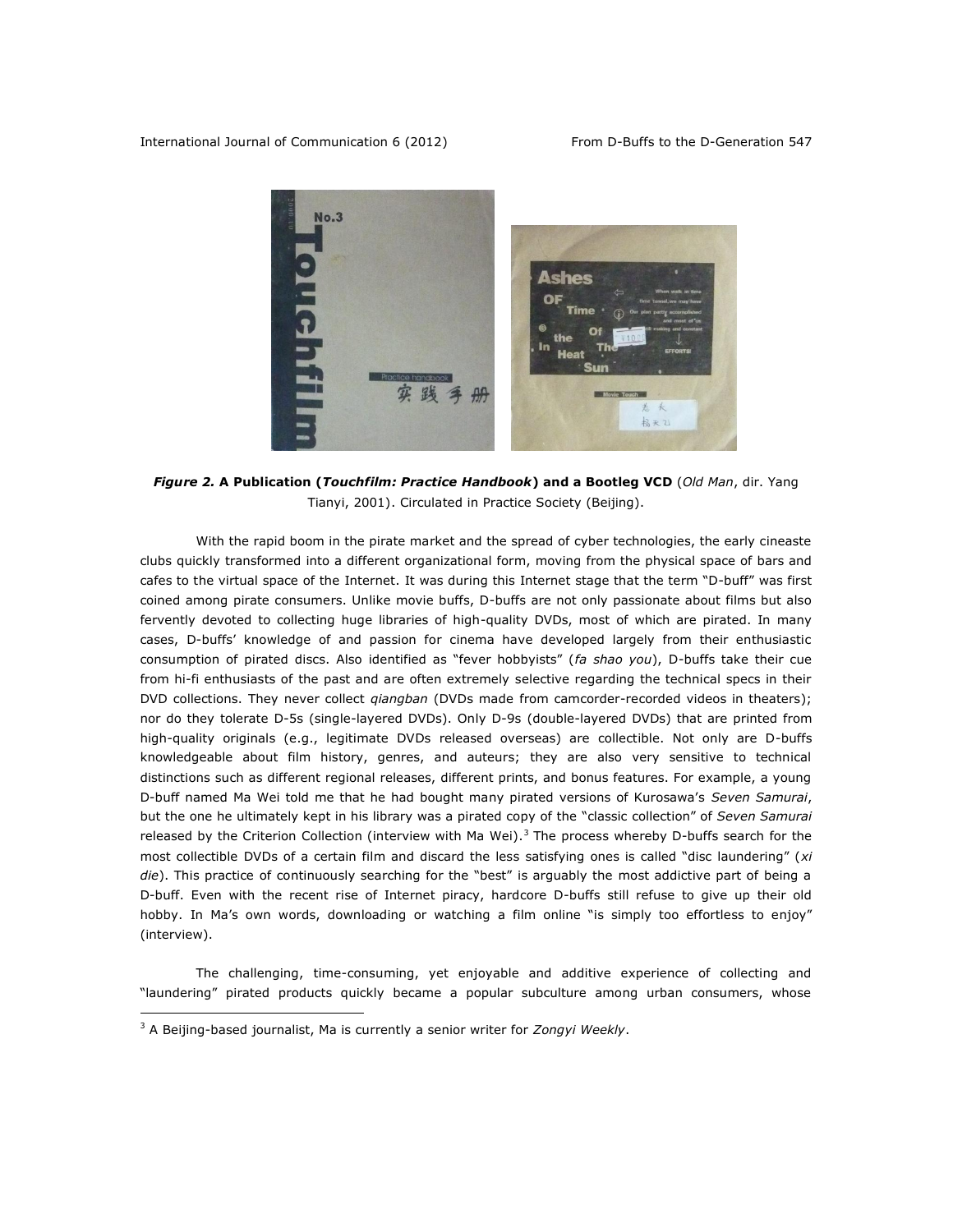increasing income and leisure time enabled them to afford extensive piracy consumption as a hobby. As a distinctive urban group, D-buffs established a unique subculture identity and community through their active consumption of piracy. The collective identity and experience of this D-buff subculture is probably best characterized in a famous online article posted by a veteran D-buff. It details the different "levels" a D-buff must pass through to become truly hardcore, from Level 1, the "silly kid" who blindly purchases whatever is available on the pirate market, all the way up to Level 5, hailed as a "deity" who, through disc laundering, has gained sufficiently tremendous knowledge about pirated movies to earn stardom in the community and thrill beginners with insightful advice.<sup>4</sup> These levels probably best describe the game-like mentality, as well as the community function, of the D-buff subculture. In fact, the collective practices of exchanging knowledge and experience, as well as of learning and competing throughout these different levels, organize D-buffs into a strong subcultural community, initially via online platforms such as forums and blogs, which then evolve into real-life organizations called "*die you hui*" (D-buff clubs). Almost every major Chinese city has substantial D-buff clubs with thousands of local members who meet regularly to discuss films, the latest releases, and the technical specs of DVD collections. D-buffs have taken advantage of newly flourishing social media in China to further expand their organizations and communities. For instance, at douban.com, a Chinese social network where users are self-organized into interest groups, there are 410 groups of various D-buff clubs, mostly organized by their urban locations: "Beijing D-buff club," "Shanghai D-buff club," "Chengdu D-buff club."<sup>5</sup> The group page for the Shanghai Dbuff club at douban.com features threads calling for meetings, gatherings, and disc trading on a weekly basis, and many of these gatherings are organized in Shanghai neighborhoods such as Xujiahui, Pudong, and Jing'an.<sup>6</sup> This indicates that D-buff communities are not just organized in cyberspace but also socialized in the physical spaces of urban neighborhoods.

 $\overline{a}$ 

<sup>4</sup> "DVD Fashao Dieyou de Wuge Jibie" (Five Levels of Enthusiastic DVD Buffs) (2002). Retrieved from [http://ent.163.com/edit/020730/020730\\_128220.html](http://ent.163.com/edit/020730/020730_128220.html)

<sup>5</sup> Se "die you hui" at douban.com

<http://www.douban.com/search?q=%E7%A2%9F%E5%8F%8B%E4%BC%9A&sortby=relevance&start=0>

<sup>6</sup> See "Shanghai D-buff Club" at <http://www.douban.com/group/dvd>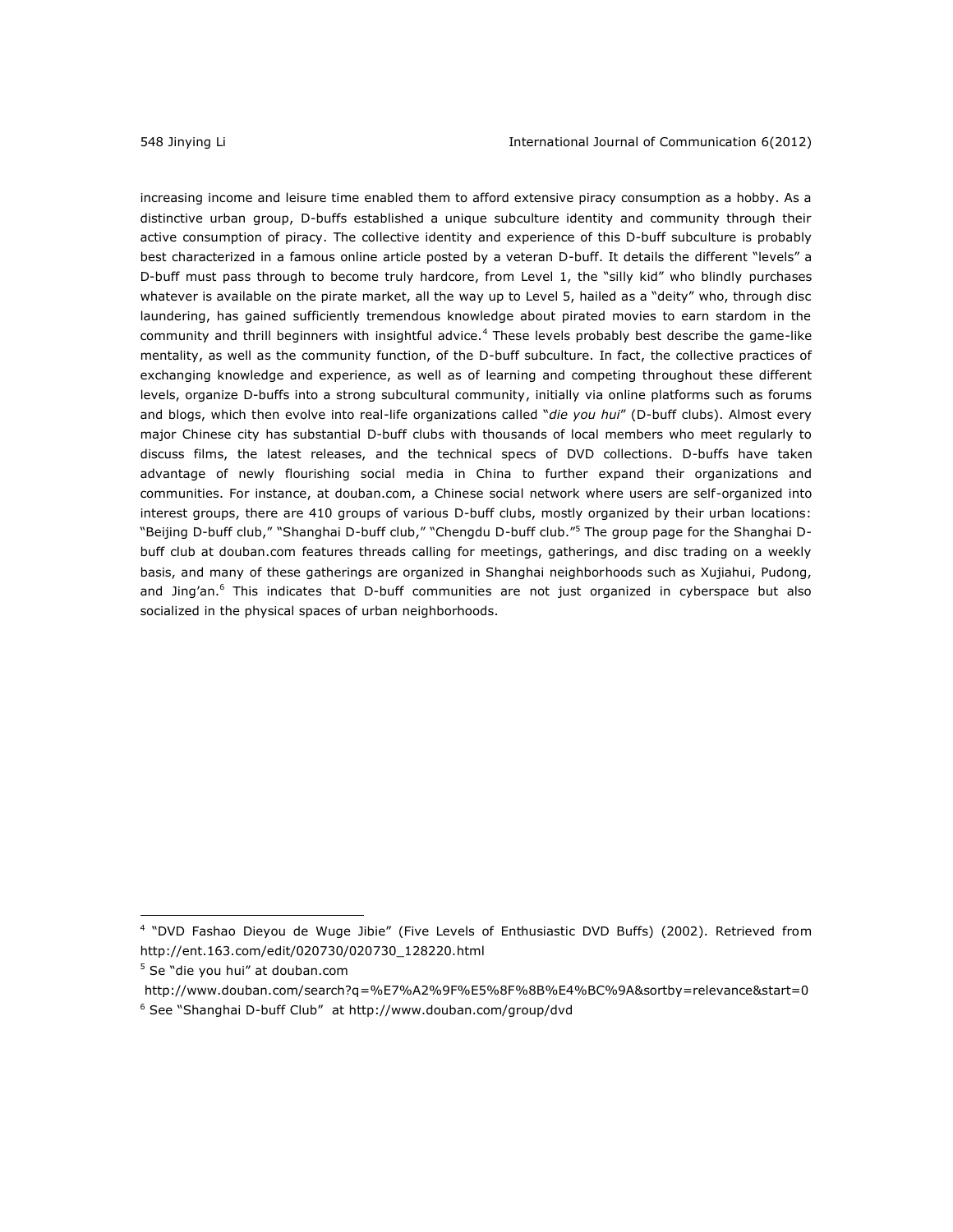International Journal of Communication 6 (2012) From D-Buffs to the D-Generation 549



*Figure 3. A D-Buff/Filmmaker's Personal Collection of Over 2,000 Pirated DVDs (not including those thrown away during "disc laundering").*

The predominance of piracy has made it affordable to collect and "launder" a huge number of DVDs, but affordability of discs is not the only reason for the extensive, rapid growth of the D-buff subculture in urban China. Significantly, the fact that pirated discs can be consumed as "collectibles" challenges the dominant discourse that often portrays pirated products as cheap, trashy counterfeits. In China, pirated discs may be cheap, but they are certainly not trashy. On the contrary, the Chinese pirate market often offers higher-quality products in a wider variety than its legitimate counterpart. In fact, the surveys I collected suggest that for most D-buffs, the major attraction of pirated DVDs is probably not the price tag but the broader selection of movies and superior audio/visual quality. For instance, among pirate consumers who identified themselves as cineastes, only 22% claimed that price was the main reason for purchasing pirated products, while the majority (74%) listed variety and quality as the determining factors (Table 1).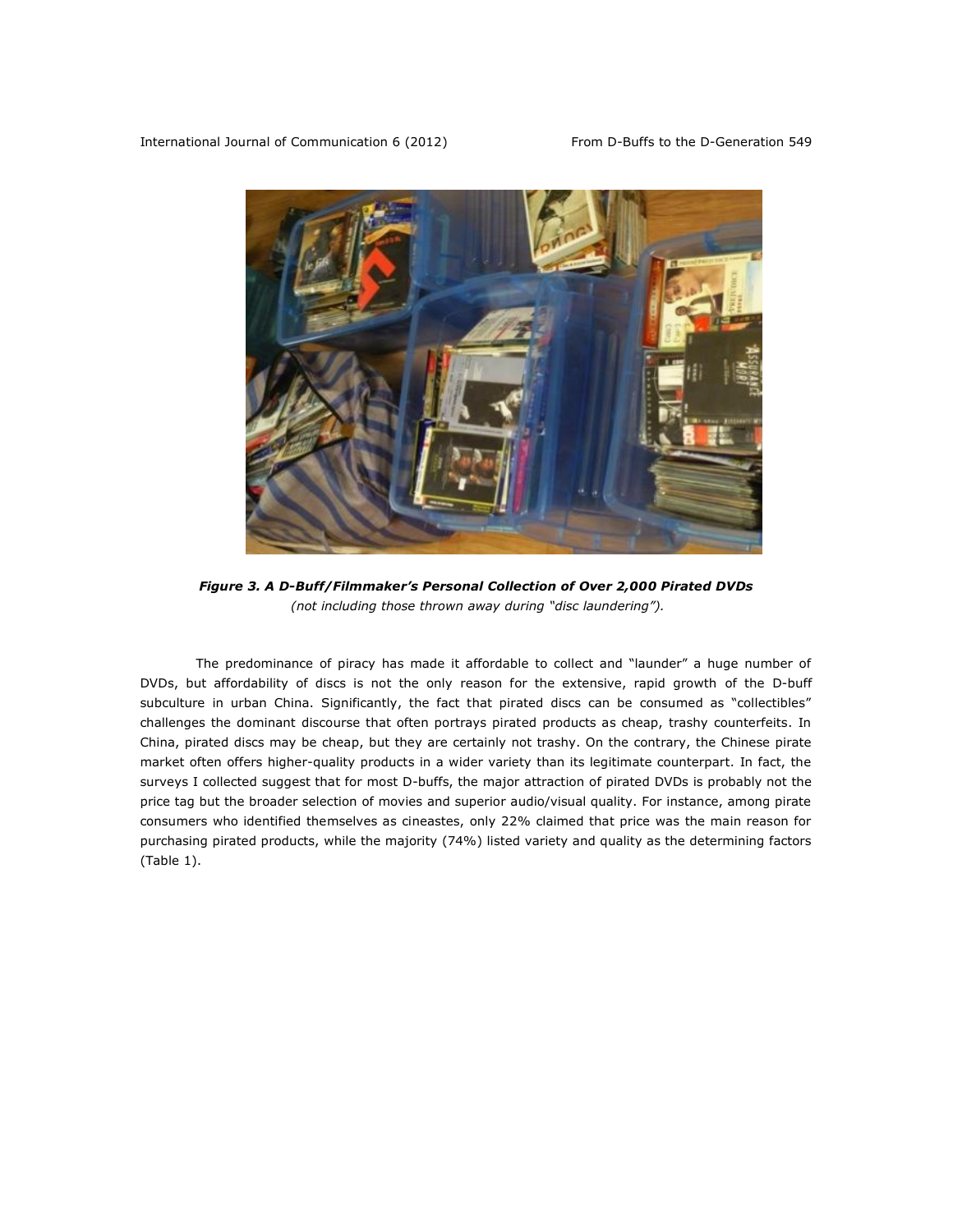| Reasons to Purchase Pirated Discs | <b>General Consumers</b> | Cineastes |
|-----------------------------------|--------------------------|-----------|
| Cheapness                         | 65%                      | 22%       |
| Variety of Selections             | 25%                      | 65%       |
| Quality                           | 6%                       | 9%        |
| Other                             | 4%                       | 4%        |

*Table 1. Survey Results: Consumers' Reasons for Purchasing Pirated Discs<sup>7</sup>*

The biggest advantage of the pirate market is its vast selection of movie titles, most of which are never officially released in China. If D-buffs' passionate practice of disc searching is like treasure hunting, then they have little choice but to resort to the pirate market with its wider variety of cinematic treasure, as the tight state quota and heavy censorship severely limit the legitimate film market by comparison. As one D-buff told me, "What can I buy on the legitimate market? Propagandas and blockbusters? The films I like are only available through piracy" (interview with Zhang Yue ).<sup>8</sup> For D-buffs, piracy therefore is not a cheaper alternative to legitimate film consumption but rather the sole source of a large number of films that simply cannot be shown in Chinese movie theaters.<sup>9</sup> For niche products such as documentaries, pirate circulation is even more crucial. According to film scholar Zhang Tongdao, documentary films are virtually absent from the legitimate film market, and their distribution relies on piracy (personal interview with Zhang). $^{10}$ 

The reasons why piracy can offer a wider selection of movies are mainly political. China's suppressive cultural control is the key to piracy's popularity among urban cineastes. Zhang Ming,<sup>11</sup> a famous independent filmmaker, comments: "The (political) system is the determinant factor. . . . So many films are banned or cannot be imported, and piracy is the only distribution channel for them" (interview). Indeed, as an underground operation, piracy has proven an effective vehicle for evading the state quota and censorship, thus offering a precious "free zone" outside China's tight cultural control.

 $<sup>7</sup>$  The survey, conducted in China via the Internet from October 5 to November 30, 2009, generated 316</sup> effective responses. Of all respondents, 70% are aged 20–29, 94% have college education and 18% have postgraduate degrees, 40% have annual income higher than RMB 50,000 (~USD 7,000), 34% are students, and 17% are self-identified as cineastes.

 $8$  An emerging independent filmmaker and self-styled D-buff.

<sup>&</sup>lt;sup>9</sup> This also explains why the D-buff culture has not become a box-office killer in China. Since piracy provides consumers with films other than the ones shown in theaters, it does not directly compete with the box office economically. However, by distributing films that are not legitimately released, piracy poses a cultural and political challenge to the hegemonic Chinese film institutions.

 $10$  A professor at Beijing Normal University, School of Arts and Communications, Zhang is also a renowned documentary filmmaker.

<sup>11</sup> A sixth-generation independent filmmaker and director of the award-winning films *Rain and Cloud over Wushan* (*Wushan Yun Yu*, 1997) and *Weekend Plot* (*Mi Yu Shiqi Xiaoshi*, 2002), Zhang currently teaches at Beijing Film Academy.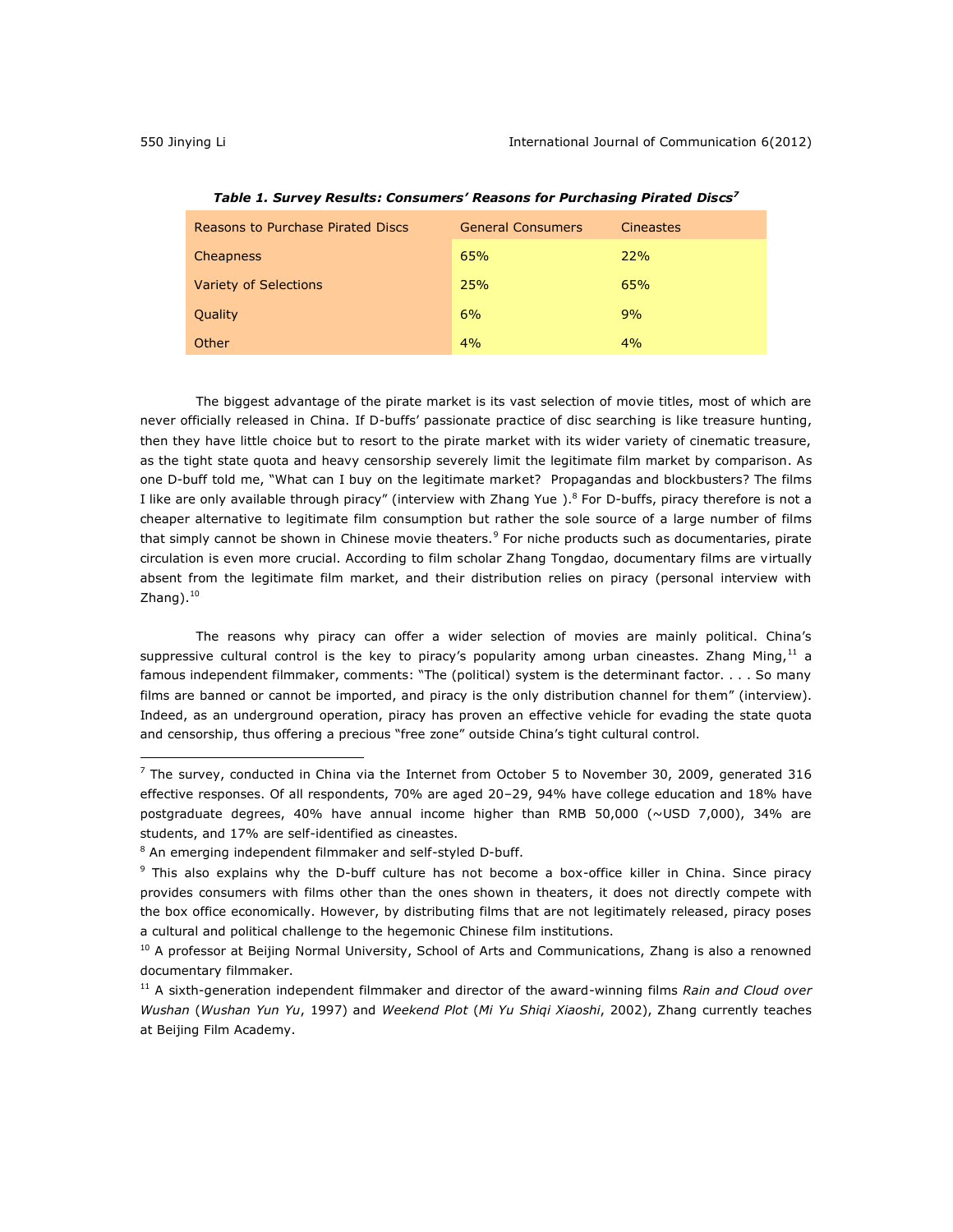### International Journal of Communication 6 (2012) From D-Buffs to the D-Generation 551

 $\overline{a}$ 



*Figure 4. D-Buffs' favorites: Box sets of "masters' collections" released on the Chinese pirate market*. These box sets often have beautiful packaging and extensive bonus material. Famous "masters" in this pirate collection include Dreyer, Ozu, Mizoguchi, Mikio Naruse, Murnau, Angelòpoulos, Agnès Varda, and Kieślowski. Most of these art house classics have never been legitimately released in China.

Another significant factor nurturing the D-buff subculture is the viral infrastructure of China's pirate circulation system, which has three major retail platforms: mobile street vendors, corner video stores, and on-call services. The street vendors, though the least stable, are nevertheless the most mobile, ubiquitous, and viral pirate presence and thus the most accessible channel for casual consumers. D-buffs, however, prefer local video stores. They tend to favor particular stores and often are well acquainted with the stores' owners, who frequently inform them about the latest releases or sometimes take them to a warehouse. The third channel—unique to D-buffs who are more "advanced"—is personalized on-call service, which offers home delivery and places clients' custom orders with dealers. These three levels constitute a powerful pirate distribution system that penetrates the consumer base with such dynamism, flexibility, and interactivity that it can be said to exhibit some degree of the "long-tail" characteristics seen in Internet retailing.<sup>12</sup> The viral structure of piracy, indeed, resembles the hypertextuality of the Internet—both are operated as dense networks and are fairly distributed systems. According to Chris Anderson's (2008) long-tail model, the Internet can offer more diverse and niche products that may sell very well in the long run. This is also the case with piracy, where a viral structure allows consumer penetration to such an extent that the industry can venture into small, niche markets (e.g., documentaries or underground cinemas) and still make money. In fact, as Zhang Tongdao asserted, thanks to their density and flexibility, piracy networks "have proved to be most suitable to distribute niche films such as documentaries in China" (interview).

 $12$  I would like to thank film critic Zhou Liming for inspiring the connection between the "long-tail" theory and piracy.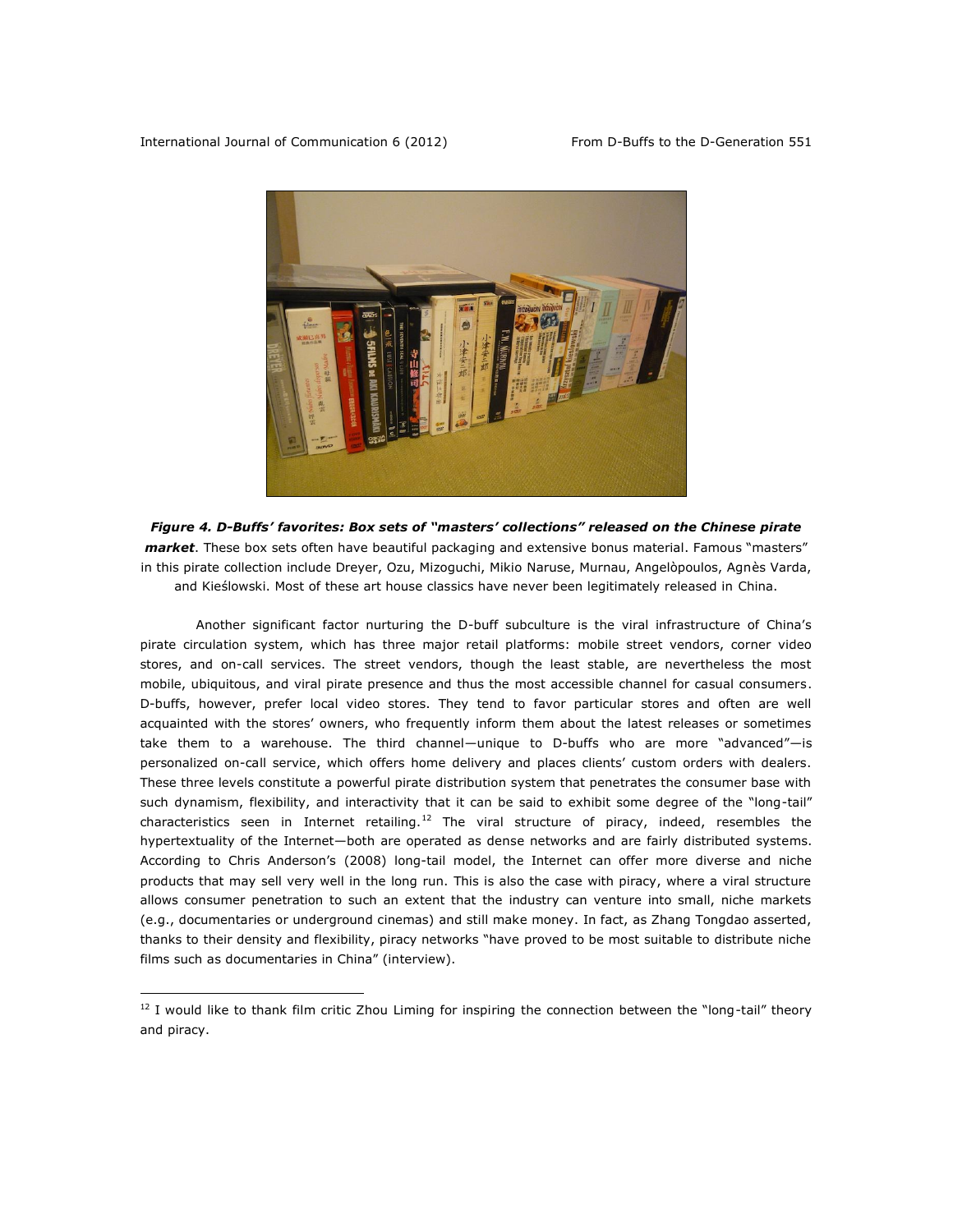The energy of Chinese piracy culture relies heavily on dynamic and close interactions between the "long tails" of pirate networks and D-buffs' active searching. The pirate industry often reaches out to Dbuff communities to gather information on their needs. Film critic Zhou Liming, for instance, discovered a book he authored was used in pirate circuits as an important reference for communicating with customers (interview with Zhou).<sup>13</sup> D-buffs frequently give feedback to the piracy industry as well. Chen Tao, a former D-buff and recent film school graduate, described his relationship with the pirate circle as "intimate and interactive": he and his classmates often presented pirate dealers with feedback and demands, and his professors would send course syllabi to pirate retailers for the students' convenience (interview with Chen).<sup>14</sup> This dynamic and interactive system structures a vibrant space of film culture in urban China-a multidirectional and hyper-flexible cultural network formed by the viral structure of piracy.

#### **The "D-Generation": An Alternative Cinema from a "Pirate Film School"**

Like early cineaste clubs, D-buff communities focus on both film consumption and filmmaking. Their enthusiasm for consuming pirated DVDs causes many D-buffs to become extremely passionate and knowledgeable about cinema, and some have gone on to make films. Examples include Chen Tao and Zhang Yue, whom I interviewed—both started as devoted D-buffs, went to the Beijing Film Academy, and became award-winning independent filmmakers.<sup>15</sup> But the difference between these D-buff filmmakers and their cine-club precursors is the sheer *quantity* of films that became available to them with the rampant development of the pirate market. Zhang Yue, for instance, estimates that he has collected more than 2,000 DVDs, 99% of them pirated. Piracy consumption also accounts for over 90% of his entire filmviewing experience (interview). In fact, piracy provides such extensive opportunity for film collection and interactive cultural networking that it has helped nurture a new generation of filmmakers who learned filmmaking skills largely from China's booming pirate market and the thriving D-buff culture. Here they are called the "D-generation," with "D" not meaning simply *die* (disc) or *daoban* (piracy) but being more representative of "digital." Compared with the previous notion of the "urban generation," which emphasizes the collective experience of China's rapid urbanization (Zhen Zhang, 2007), my concept of the "D-generation" highlights the *technological materiality* of this generation's collective digital practices in both film consumption (digital piracy) and film production (DV filmmaking). Given that the spread of digital technologies is increasingly transforming Chinese urban life into a digital one, the designation "D" is probably most appropriate for describing the collective experience and sensibilities of this emerging group of young filmmakers.<sup>16</sup>

<sup>13</sup> Zhou is a best-selling author and a journalist at *China Daily*. His film-review book *Discs Among Discs*  (*Die Zhong Die*) is a popular movie-guide reference in the D-buff community and the pirate industry.

<sup>&</sup>lt;sup>14</sup> An emerging independent filmmaker recently graduated from Beijing Film Academy, Chen spent two years collecting pirate DVDs as a D-buff before attending film school.

<sup>&</sup>lt;sup>15</sup> My interviews with many D-buff/filmmakers elicited stories very similar to Chen's and Zhang's, though some never went to film school.

<sup>&</sup>lt;sup>16</sup> Zhang Zhen's groundbreaking notion of the "urban generation" mainly pertains to the beginning wave of this alternative film culture, and the filmmakers she characterized belong to a slightly older generation for whom the digital is alluring but still new. The D-buff/filmmakers I interviewed in 2009, however, belong to a younger group that grew up under a much stronger cultural influence of digital technologies. With their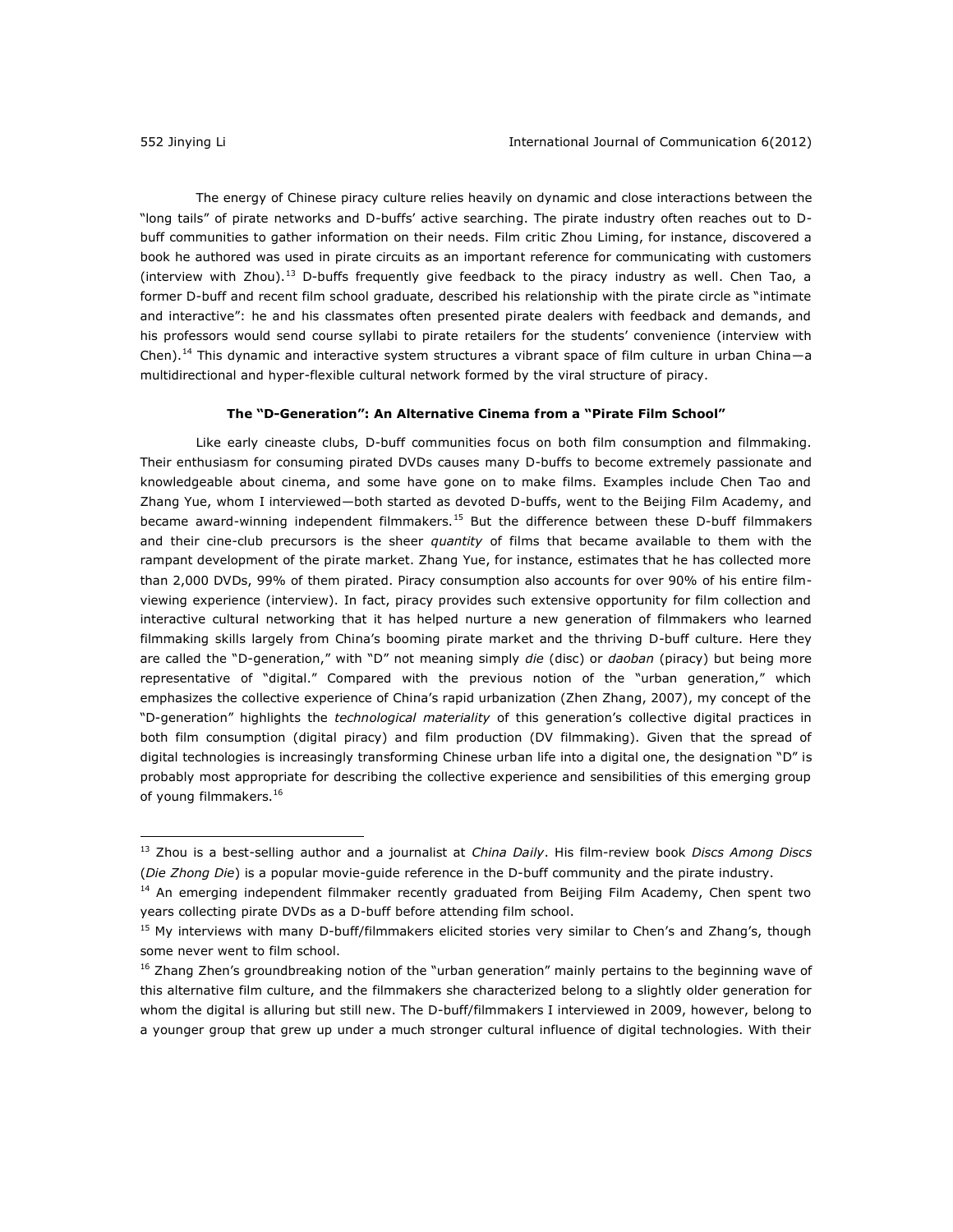Mostly born in the late 1970s and the early 1980s, these young cinephiles-turned-filmmakers are truly a new generation. Their coming-of-age stories not only parallel China's economic reforms and dramatic transformations in the past decades but also bear witness to Chinese cinema's chaotic transitions in institutions, materiality, and spectatorship. Unlike their famous predecessors, the Chinese fifth- and sixth-generation filmmakers—mainly film school graduates who learned their craft in classrooms and film studios—the new generation has gained its extensive knowledge and versatile skills largely through the avid consumption of pirated DVDs. In fact, many young Chinese filmmakers, including those from film schools, suggested to me that their initial passion and knowledge about films and filmmaking mostly derived from their enthusiastic piracy consumption. In Chen Tao's words, "I learned more from pirate D-9s than from BFA [Beijing Film Academy] classrooms" (interview). Probably as a consequence of that, Dgeneration filmmakers are much less institutionalized or unified and thus appear to lack the collective voice of the fifth and sixth generations. However, unlike their festival-savvy forerunners, the D-generation is less concerned with a unified agenda than with the versatility and multitude of styles and sensibilities, which mirror the diversity and breadth of their pirated collections. Some among the D-generation are involved in commercial and genre filmmaking and are now riding the waves of the newly revived film market (such as Ning Hao, the poster child of new commercial cinema in China). Most others (e.g., Zhang Yue, Chen Tao, Huang Weikai, Ying Liang, and Weng Shouming), however, express their artistic aspirations and sensibilities variously through low-budget, independent, and even amateur modes of filmmaking. Their social backgrounds are also marked by diversity: although D-buffs and the D-generation are largely urban youngsters, there are those who are rural immigrants, and some are even from the lowest social rungs. For instance, Xiao Ou (a pseudonym), an amateur DV filmmaker I met in Beijing, is an immigrant from a small provincial village. Before picking up the camera, he was a pirate vendor, and he gained his knowledge of cinema largely from the pirated DVDs he was selling.<sup>17</sup> Indeed, except for their collective experience of learning the art and their skills from China's abundant pirate cinema, members of this D-generation seem to share few common traits. They are as unruly and diverse as the pirate market with which they grew up.

In spite of its wide range of different styles, sensibilities, and backgrounds, the D-generation is nevertheless united by its collective preference for digital filmmaking. The eye-catching market boom of digital piracy in the late 1990s coincided with the introduction of DV camcorders to urban China. Thanks to their affordability, portability, and user-friendly interface, DV camcorders quickly became the most popular device among amateurs and professionals alike and sparked a wave of DV filmmaking in China. These DV enthusiasts also overlap with the D-buff community, which has long been a wired and technically informed group due to its daily consumption habits involving extensive digital usage. Since the early cine-club days, pirate consumption and DV filmmaking have been organized together. Practice Society emphasizes a hands-on approach to cinema, and most of its workshops and discussions concern ways to explore newly emerging techniques of DV filmmaking to create alternative forms of cinema. It was Practice Society

high degree of immersion in digital piracy and DV filmmaking, I believe these younger filmmakers deserve their own generational term to characterize their collective experience of the digital materiality.

<sup>17</sup> I was introduced to Xiao Ou through several filmmakers. He had been arrested twice for illegal pirate dealing. He is currently writing a film script with the help of a former customer who is also a Dbuff/filmmaker.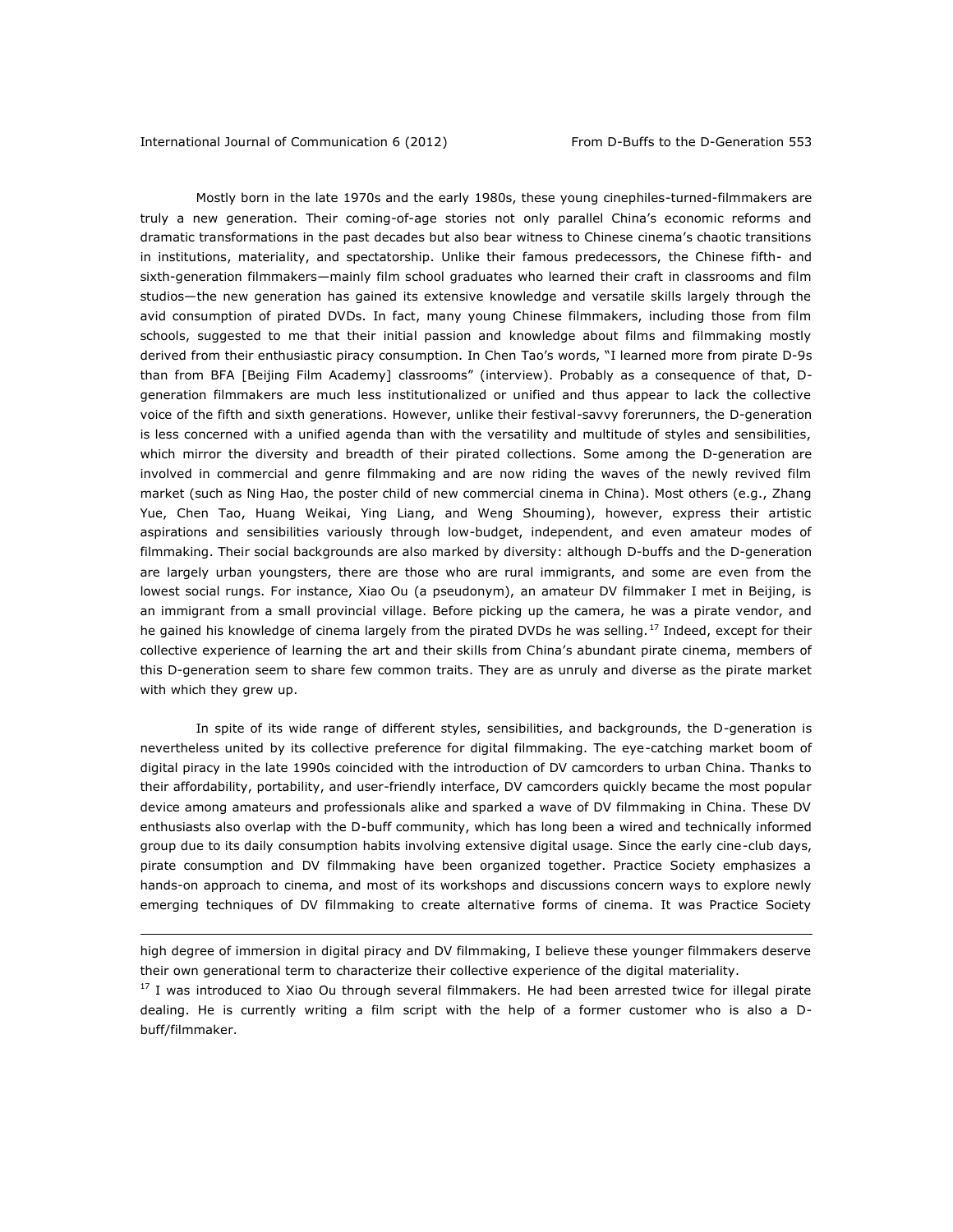devotees who organized the DV filmmakers' group DV Documentary Team, many of whose members, such as Du Haibin, Zhu Chuanming, and Wang Liren, later became influential documentary filmmakers. In the city of Guangzhou, artists Ou Ning and Cai Fei literally transformed their cineaste club, U-theque, into a DV production team and collectively made the internationally acclaimed experimental documentary *San Yuan Li* (2003). The later D-buff communities certainly followed the lead of these early cine-club pioneers. As early as 2000, when a prototype D-buff club was formed in Wuhan, its members traveled all the way to Beijing to learn from their fellow cineastes how to branch out from VCD screenings to DV filming (Zhen Zhang, 2007, p. 30). However, today's D-buff communities mostly forgo the physical gatherings of early cineaste clubs and instead organize their DV practice in cyberspace. "DV filmmaking" is a central category on many D-buff websites, blogs, and forums, where D-buffs not only discuss their own DV works and experiences but also organize DV productions. For instance, a Beijing D-buff posted on his neighborhood social network that he sought other D-buffs to make DV films with;<sup>18</sup> another D-buff in Hangzhou posted a message on a local D-buff forum looking for actors for his DV film. Yang Fudong, a world-famous video artist, once used a Shanghai D-buff forum to recruit crews for his video-art project.<sup>19</sup>

From early cineaste clubs to later D-buff communities, the D-generation cinephile-filmmakers formed the backbone of China's flourishing DV movement, whose tangible, freestyle, grassroots approach to filmmaking has produced an alternative film culture—a "minor cinema," in Zhang Zhen's words (2007). Much has been written about this "minor cinema," especially on its independent spirit and amateur styles (Berry, Xinyu, & Rofel, 2010; Pickowicz & Zhang, 2006; Y. Wang, 2005; Y. Zhang, 2004; Zhen Zhang, 2007). However, the close connection between the development of this alternative cinema and China's rampant piracy culture is largely overlooked. In fact, piracy was a significant factor in the development of this new generation of filmmakers and the "new wave" of filmmaking. In his interview with Esther Cheung (2007), Ou Ning, a famous filmmaker, artist, and founder of an early cineaste club, explicitly points out piracy's importance in Chinese independent cinema. He claims that the piracy culture "represents a kind of democratization of film" in China and "played a significant role in establishing the independent film culture" (Cheung, 2007). Indeed, as they both emerged as grassroots cultural movements, piracy and DV cinema formed a strong symbiosis in the coming-of-age experience of the D-generation. This experience has also become the creative inspiration of D-generation filmmakers such as Huang Weikai, whose current DV film project, entitled *Documentary* (*Ji Lu Pian*), tells the story of a pirate DVD seller who spends most of his time bragging about films to cinephile customers with whom he eventually makes a DV documentary (interview with Huang).<sup>20</sup> Huang's fictional story, which may be inspired by his own personal experience, represents the collective identity of the D-generation, whose cinematic practices combine digital piracy and DV filmmaking. As a building block of the D-generation's alternative film culture, piracy

<sup>&</sup>lt;sup>18</sup> The same D-buff also suggested opening a DVD store together in order to make enough money for filmmaking. See [http://bbs.hlgnet.com/info/u4\\_1308674](http://bbs.hlgnet.com/info/u4_1308674)

<sup>&</sup>lt;sup>19</sup> See "Yang Fudong luxiang zhuangzhi 'Jiangjun de Weixiao' zhaomu zhiyuanzhe—Shanghai" (Yang Fudong video installation "General's Smile" looking for volunteer crews—Shanghai. (April 11, 2009). Douban.com. Retrieved from http://www.douban.com/group/topic/6008677

<sup>20</sup> Internationally acclaimed DV filmmaker Huang's experimental documentary *Disorder* (*Xianshi Shi Guoqu de Weilai*, 2009) won numerous international awards and garnered rave reviews after screenings in New York and Chicago.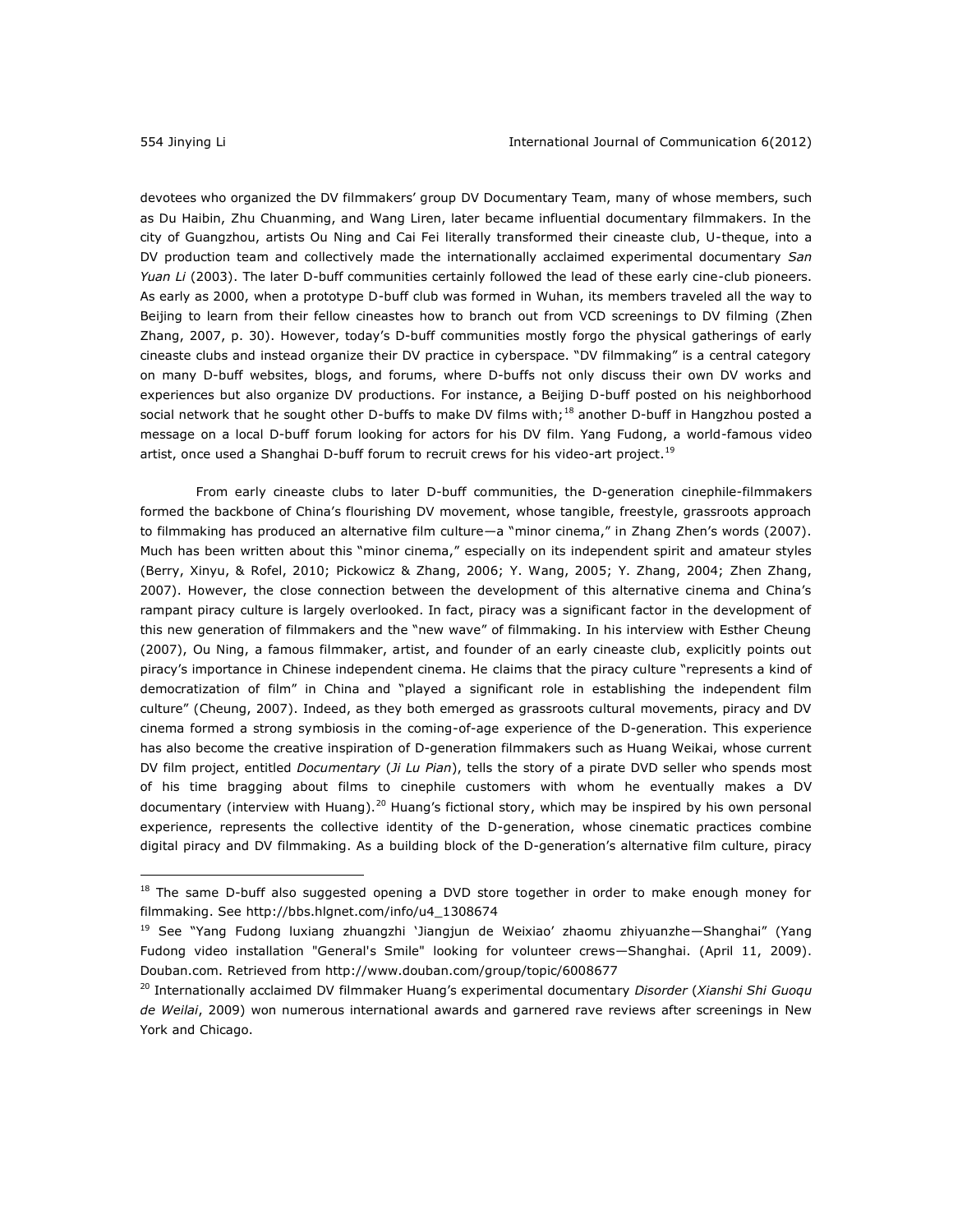is thus an important cultural element in Chinese cinema. As Professor Zhang Tongdao comments, "The pirate market helped to develop the Chinese film culture by nurturing a new generation of filmmakers . . . who grew up watching pirate movies. They may be the future of Chinese cinema" (interview). Piracy helps nurture this new generation of filmmakers in main two ways: first, it functions as a unique "pirate film school" by offering a vast collection of films that are otherwise unavailable in China; second, it provides a crucial distribution channel for independent and alternative cinemas that are mostly banned by state censorship.

For decades, Chinese film education remained highly exclusive, and the Beijing Film Academy, an institute for elites, was the only legitimate film school in the entire country. This education system was dramatically challenged by piracy. Not only did the pirate market introduce a wide variety of films that had never been seen in China, but the accessibility, affordability, and diversity of its products also helped democratize film education to a large degree. As Ou Ning puts it:

[Before,] only privileged people in the film archive and the Beijing Film Academy could have access to the unofficially released films. But nowadays, every household can get hold of a VCD/DVD player very easily. With the DV medium and pirated VCDs and DVDs, the cost of understanding films is lowered and we have a very energetic film culture here in the PRC. (Cheung, 2007)

Furthermore, the D-buff community has become a vibrant classroom where many D-generation filmmakers learn from their fellow D-buffs. These alternative classrooms have reshaped Chinese film education. As Professor Zhang Tongdao indicated: "All my students started from pirate movies, and some are even more knowledgeable than me because they have more time and energy for piracy consumption . . . [The hierarchy of] film education is reversed" (interview). As DV technology made filmmaking less costly, piracy made film education no longer lofty. Precisely because both DV and piracy made film study and practice into concurrent grassroots movements, a dynamic group of filmmakers with diverse social and cultural backgrounds formed the D-generation.

Besides its function as a film school, the pirate market also provides the emerging D-generation with an important platform for distributing its works, which otherwise would never be able to reach a large audience. As a shadow system evading the authority of censorship, the pirate industry has long served as a powerful circulation channel for Chinese independent films produced outside the state-controlled film institutions. The successful release of director Zhang Ming's low-budget independent film *Rain and Cloud Over Wushan* (*Wushan Yunyu*, 1997) on the pirate market set an early example. The pirate industry quickly recognized independent cinema as a valuable content source and soon released a wave of independent films. As Zhang Ming himself puts it, "Piracy at least made the industry realize that these [independent] films have an audience and a market" (interview). The popularity of *Wushan* also influenced a broad range of filmmakers and audiences, who suddenly began to see the pirate market as a viable platform for distributing and consuming alternative cinemas. Piracy's underground nature, moreover, makes it an ideal channel for distributing banned independent anticensorship films. Li Yang's internationally acclaimed film *Blind Shaft* (*Mang Jing*, 2003), which won the Silver Bear award at the Berlin Film Festival but was banned in China, was a smash hit on the pirate market and sold millions of copies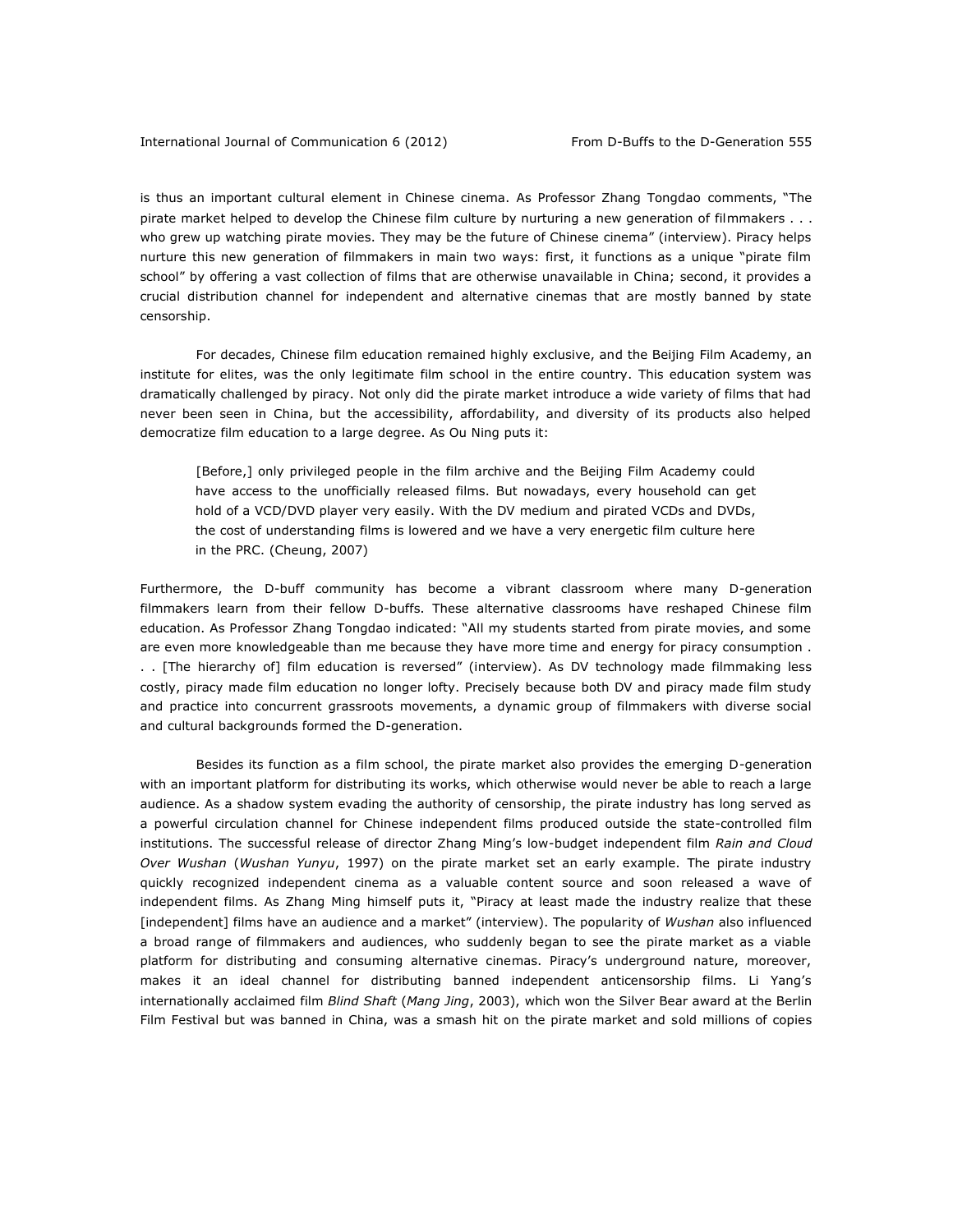(interview with Li).<sup>21</sup> In fact, according to many industry insiders, the "banned film" label is often a big selling point on the pirate market because these films are rarely available elsewhere—piracy is the *only* distribution channel for censored cinemas, in most cases.

Meanwhile, the viral infrastructure of piracy, with the density, ubiquity, and flexibility of its "long tails," has proven a suitable channel for distributing alternative cinemas that target only a niche audience. As film critic Hu Yuan puts it, "The intensity of circulation through piracy is far more effective. . . . Piracy can reach every common person" (Cheung, 2007). The efficacy of this distribution circuit has helped raise the profile of numerous unknown, independent, and minor filmmakers of the D-generation, including Zhang Lv, Wong Shouming, and Ying Liang, who got their minimalist, semi-amateur DV works distributed through the pirate market. Although the unlikely alliance between piracy and independent cinema is no honeymoon (many filmmakers have complained about the exploitative nature of the pirate industry), independent filmmakers still generally appreciate that pirate circulations offer them a crucial opportunity to reach a wider audience that would otherwise never be able to enjoy their works. As director Li Yang puts it,

As a producer and filmmaker, I lost a lot of potential profit [to piracy], but I felt that I contributed more to the society, because my film [*Blind Shaft*], after being distributed by piracy, was seen by many and provoked them to think about the social problems I depicted. (Interview)

This desire to be "seen by many" also encourages some D-generation filmmakers to actively seek pirate releases of their own films. Zhang Yue, one of the D-buff filmmakers I interviewed, expressed willingness to send his films through this alternative distribution channel: "With such exposure, I don't mind [being pirated]; I will even try to find pirate producers myself to get my films pirated" (interview). In fact, filmmakers like Zhang Yue sometimes find it exciting to see their own films on the pirate market: "We take it as a pride or accomplishment. . . . It means your films have some fame and value, otherwise they wouldn't get pirated" (interview with Zhang).

<sup>21</sup> Li is an independent Chinese filmmaker and the director of the award-winning films *Blind Shaft* (*Mang Jing*, 2003) and *Blind Mountain* (*Mang Shan*, 2007).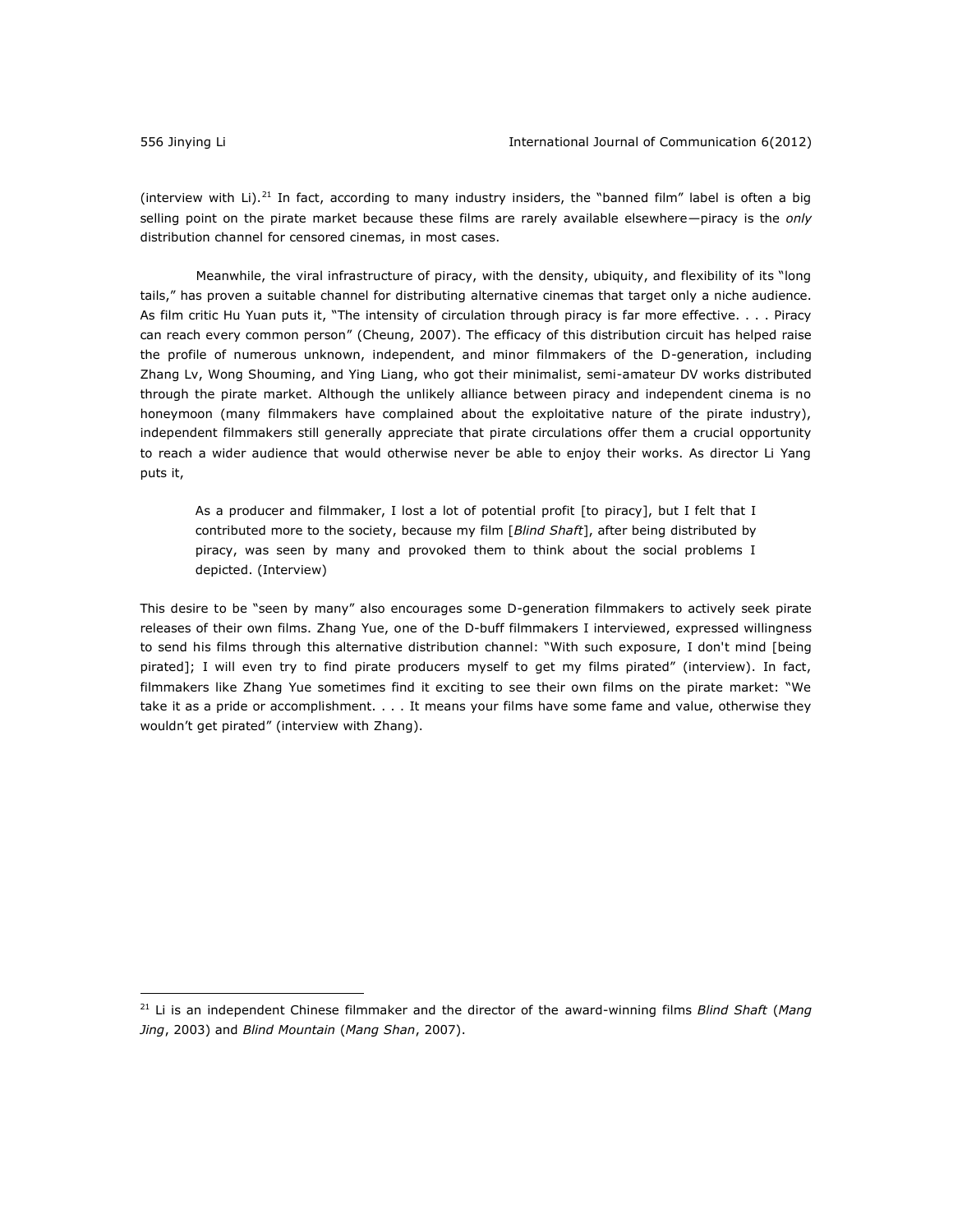International Journal of Communication 6 (2012) From D-Buffs to the D-Generation 557





*Figure 5. Pirate DVDs of the D-Generation's DV Films.*  Left: *Taking Father Home* (*Bei Yazi de Nanhai*, 2006), dir. Ying Liang. Right: *Bliss* (*Fu Sheng*, 2006), dir. Sheng Zhimin.

In sum, the D-generation filmmakers, facilitated by the wide-ranging and dynamic viral circulation system of piracy, have managed to build an alternative yet far-reaching film culture in China. Through it, audiences are exposed to a different voice outside the government's tight cultural control. In the words of director Zhang Ming:

Piracy is a necessary stage for independent cinema, especially in a country like China. . . . Not only because it has lower cost and less risk, but also because it is outside the censorship system. Piracy provides the crucial first step to make these [independent] films available and known to the audience. (Interview)

### **Pirate Film Culture: An Alternative Public Sphere in Urban China**

Laikwan Pang once argued that the widespread consumption of pirated films had transformed Chinese cinema from a collective public event to a private one and thus shattered cinema's political function of collective articulation (Pang, 2004). This notion, however, seems to be challenged by the collective identity and practices of the D-buffs and the D-generation, who demonstrate a substantial degree of public engagement. It thus inspires me to reexamine the public-pirate dynamics of cinema in a wider context of changing media spectatorship. Pang's observation of a public-to-private transformation of Chinese cinema assumes that it is public film screenings that fundamentally define the political position of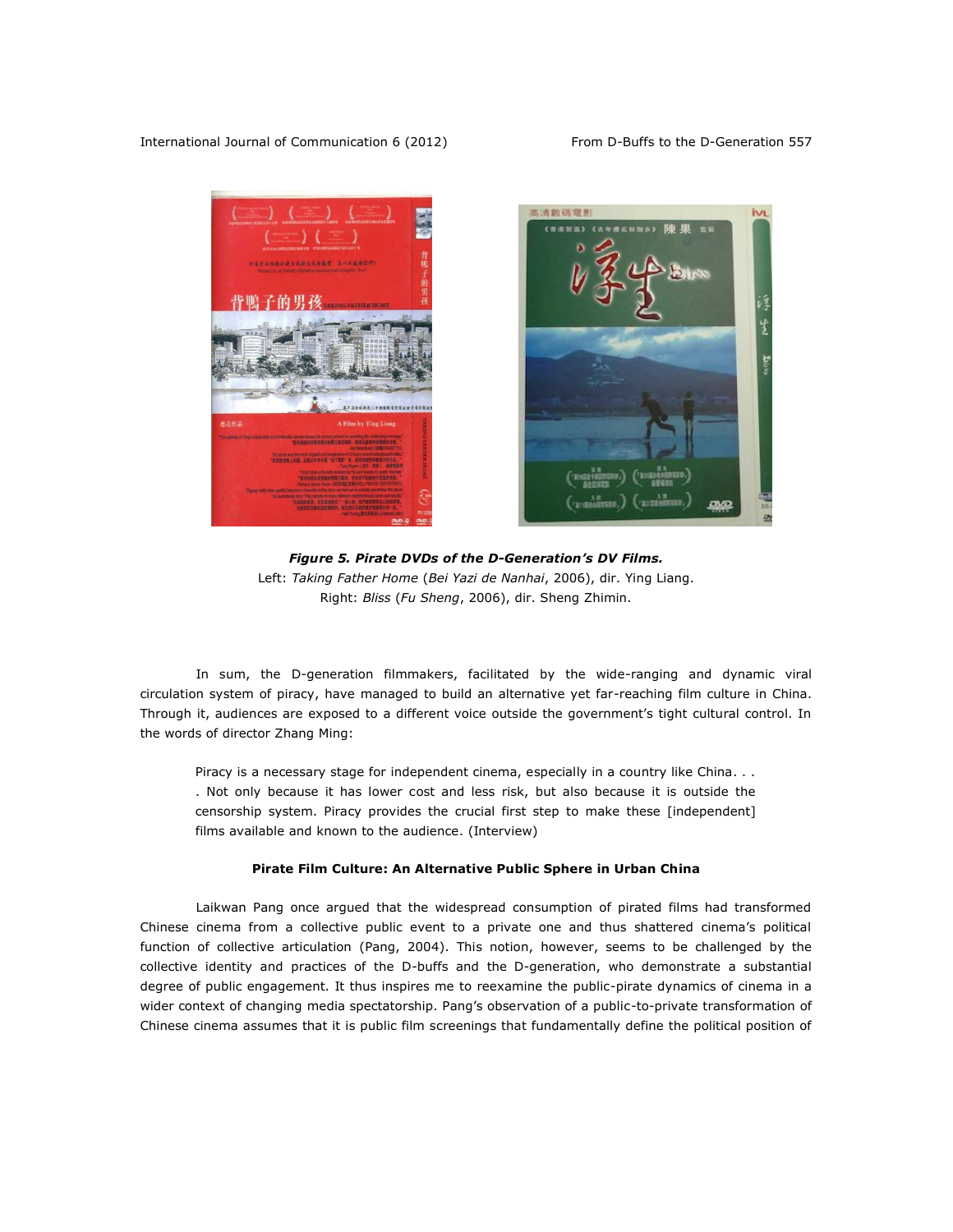cinema (2004, p. 113). Pang's notion of "public screening," in fact, largely echoes the classical model of the bourgeois public sphere conceptualized by Habermas (1991), which emphasizes face-to-face communication. However, this bourgeois-liberal model's dialectic between public and private simply unravels in today's context of mass media, which has transformed communication into individualized and mediated consumption. This is especially true for cinema, whose spectatorship has increasingly been changed—by home videos, computers, and the Internet—into a technical act of private reception.

To solve this problem, Miriam Hansen seeks a more complex and inclusive definition of "public" (Hansen, 1983, 1993, 1994). Borrowing from Negt and Kluge's critique and expansion of Habermas's concept, Hansen argues that instead of a pseudo-autonomous bourgeois public sphere, the notion of "public" should be understood as a "social horizon of experience" and conceptualized as "a mixture of competing modes of organizing experience," thus becoming "a potentially volatile *process*" (Hansen, 1993, p. 205). Based on this notion, Hansen locates an alternative public sphere of early American cinema in the space of "seams and fissures" created by film institutions in transition (1994). This public sphere of cinema as a "social horizon of experience" is formed not simply by the act of public screening but rather by the relations between films and spectators. Therefore, to conceptualize an alternative public sphere of cinema means "envisioning alternative media products and an alternative organization of the relations of representation and reception" (Hansen, 1993, p. 208). Hansen's much-broadened conceptualization of the public sphere enables us to look at the public aspect of Chinese cinema beyond the notion of public screenings. Pang is certainly right that Chinese cinema's highly regulated mode of public exhibition and reception has been in decline, which has weakened cinematic institutions as the dominant public sphere.<sup>22</sup> However, the decline of ideologically controlled publicity does not necessarily lead to a complete privatization of Chinese cinema. On the contrary, it is precisely the temporary weakening of the hegemonic pseudo-public—which masquerades as *the* public sphere of unified "Chineseness"—that has produced an alternative organization of public life that is more inclusive, diverse, and unruly. In Hansen's words, "It is in the seams and fissures between uneven institutions of public life that alternative alignments can emerge and gain a momentum of their own" (1993, p. 205). This is exactly the case with Chinese piracy. No longer pretending to be a collective articulation of pseudo-unified "Chineseness," this largely diversified and heterogeneous "social horizon of experience," in fact, is no less "public" than the hegemonic forms of Chinese cinema.

If an alternative public sphere structured by pirate cinema is possible, then where can it be located? Since piracy largely operates in the realms of film distribution and consumption, its potential hinges on its alternative mode of organizing film spectatorship. Like pre-classical cinema in the nickelodeon era, film consumption through piracy fashions a much less regulated spectatorship. No longer governed by the schedules or locations of film theaters, spectators now have much greater freedom to

 $22$  Pang's notion did not take account of the recent market revival of Chinese mainstream cinema. However, her argument is still largely valid because the recent market success was less about the revival of a hegemonic public sphere of unified "Chineseness" than the transformation of Chinese cinema into commercial-industrial publicity. That being said, the recent release of several high-profile Chinese propaganda movies—together with the recent spread of neo-nationalism—does suggest that nationalist discourse has returned with the rise of Chinese economic power.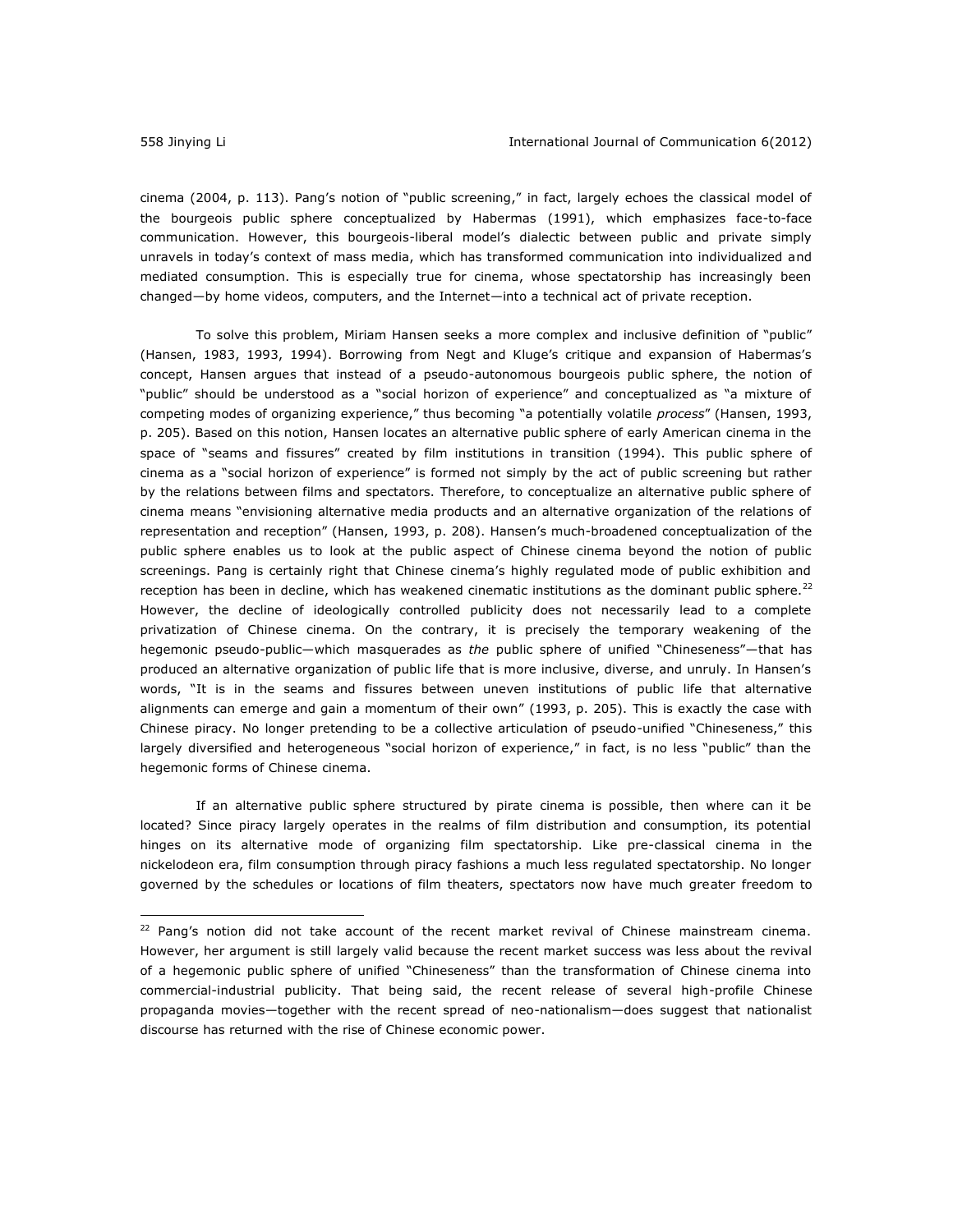determine the time and space of their own film viewings. This nondisciplined spectatorship, however, does not dictate that film consumption be a completely private act. Instead, the piracy-mediated, uncontrollable spectatorship introduces different relations between representation and reception, functioning "as a catalyst for new forms of community and solidarity" (Hansen, 1993, p. 208). The D-buff subculture may well be one such new form of community. From early cineaste clubs to today's online forums, D-buffs have formed an intimate, dynamic, and interactive community network. This community is built upon the collective experience of piracy consumption, which involves active communication among fellow D-buffs as well as dynamic interaction with piracy circuits. The community aspect of pirate spectatorship is especially visible when an unknown independent film "goes viral" among D-buffs and mushrooms into a sudden hit on the pirate market, as in the unexpected success of *Rain and Cloud over Wushan*.

Although D-buffs are mainly young, urban, middle-class consumers, the public function of this community, I argue, is not simply determined by its statistical demographic composition. As Hansen suggests, the meaning of the public horizon of film spectatorship should instead be examined "in terms of multiple and conflicting identities and constituencies" (1993, p. 208). In fact, given its affordability, accessibility, and diversity, piracy offers a much wider and inclusive cinematic spectatorship than the hegemonic form of theatrical screenings, which are not only heavily regulated but also overpriced. The urban poor and rural immigrants, who are socially and economically excluded from the newly built luxury multiplexes in urban China, now have access to a wide variety of cinemas via the pirate circuit and its communities. He Jiangjun's gloomy and sensual film *Pirated Copy* (*Man Yan*, 2004), which depicts an immigrant pirate dealer's passionate and destructive encounter with both Godard's cinema and a female film scholar, offers a symbolic yet realistic portrayal of such "conflicting identities and constituencies" in the organization of pirate spectatorship in urban China.

The accumulated diversity of identities resulting from the inclusiveness of pirate spectatorship also foregrounds some of the most marginalized groups, including the shadow communities of gays and lesbians, who have long been suppressed in mainstream Chinese media. One illuminating case is that of the surprising success of Gu Changwei's film *And the Spring Comes* (*Lichun*, 2007) on the pirate market. The film, which failed at the box office, nevertheless found an unexpected cult following—largely through pirated DVDs and P2P downloads—among gay communities, which not only constantly organized group screenings of the film but also frequently made reference to the film in their internal communications. Although the film is not explicitly about gay culture, its huge following among homosexual communities demonstrates how spectators creatively use the public/private dialectics of piracy consumption to negotiate collective marginal identities that are heavily suppressed by the hegemonic public. Such is the function of an alternative public sphere: as a "social horizon of experience" to articulate the unspeakable.

Alongside its community function of organizing spectatorship, piracy wields another viable political weapon: its effectiveness at creating cultural "leaks" to counter censorship. Pirate distribution and consumption of censored independent films, which often were banned because of their realistic social and political critiques, highlight the political function of this alternative public sphere as an underground information-circulation channel. As pointed out by director Li Yang: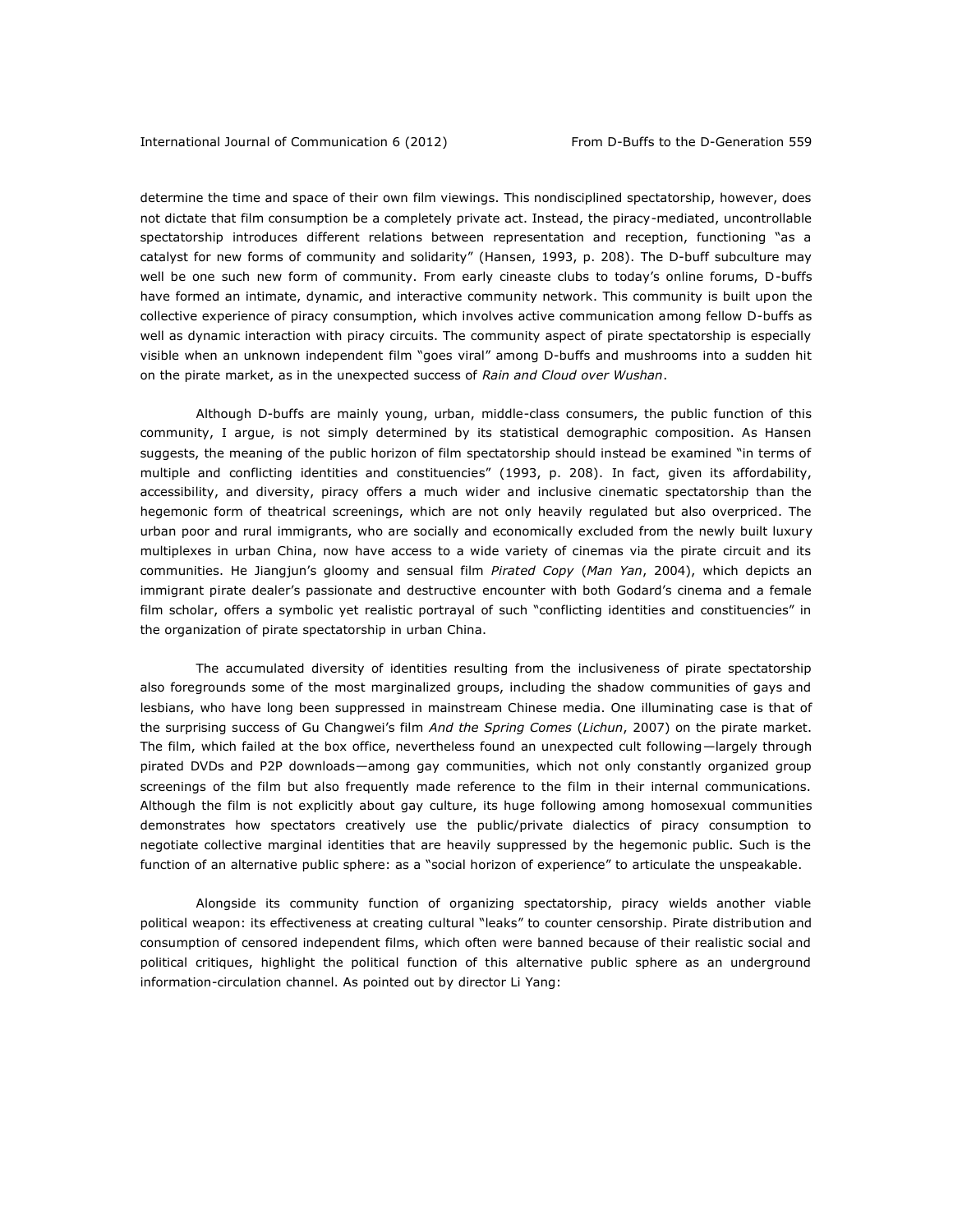For Chinese people to learn about the social realities of China and the world, piracy has important cultural and political meanings. Because we are in a nondemocratic country where information is highly censored and tightly controlled, piracy becomes a very crucial channel for Chinese people to obtain information. (Interview)

Zhang Ming describes the pirate distribution system as a revival of the "hand-copy culture" that flourished in underground China in the 1960s and 1970s during the high political pressure of the Cultural Revolution (interview). The analogy between pirated movies in the digital age and the hand-copied books of Mao's era not only underlines the political nature of an alternative cultural system reacting against authoritarianism (or totalitarianism) but also emphasizes the peer-to-peer communication model of piracy, which is important for creating a politically viable public experience. This "hand-copy" culture, now technologically upgraded to digital reproduction, has proven to be even more vital in today's China, where mounting sociopolitical tensions have engendered a growing wave of civil activism. For instance, Ai Weiwei's politically challenging documentary *Disturbing the Peace* (*Laoma Tihua*, 2009), after being censored on the Chinese Internet, was distributed mainly through bootlegged DVDs.

The D-buff community is actively defending its "hand-copy culture" and voicing its political rights to public cultural access in the face of governmental suppression. In 2009, when the Chinese government launched an overwhelming antipiracy campaign, angry D-buffs staged a "virtual demonstration" on the Internet, mourning the loss of an important portal of cultural access. Their exercise of political rights as pirate consumers highlights the ongoing struggle between public access and corporate/state restrictions. However, the political struggle of piracy, as Lawrence Liang (2011) points out, remains silenced in Western debates about public access. This silence, according to Liang, indicates the normative bourgeois public's fundamental uneasiness about piracy and thus highlights the nature of the "pirate public" as a suppressed "other." In China, the pressures and suppression are twofold: the alternative public-piracy-is running against both authoritarian, political control of information access and corporate ownership of copyrights. Nevertheless, as Hansen suggests (1993, 1994), it is often in the negative determinations of being suppressed, isolated, or assimilated that an alternative public sphere manifests its critical potential and utopian edge. Therefore, the recently intensified antipiracy efforts in China, collaboratively launched by the Chinese government and the global media industry, may indeed be the best indication of the political potential of the alternative public sphere that has developed through piracy's unruly organization of cultural distribution and consumption.

My discussion of the possibility of an alternative public sphere in piracy culture has so far focused on questions of spectatorship. However, piracy's important role in developing an alternative cinema suggests that political potential may also be found on the production side. Discussion is growing about the public meanings of the D-generation's alternative, minor cinema—its inclusiveness of a large body of amateur filmmakers from diverse social backgrounds; its edgy, critical, and challenging subjects; and its active engagement with social and political realities (Berry et al., 2010; Y. Wang, 2005; Y. Zhang, 2004). As Zhang Zhen suggests (2007), its collective cinematic practices have indeed formed an alternative public sphere countering both the uniformity of the "official" Chinese cinema and the hegemony of global Hollywood. This public sphere, I further argue, is collectively claimed by both the D-generation filmmakers and their fellow D-buffs. Together, the D-buffs and the D-generation "are coming forward to embody a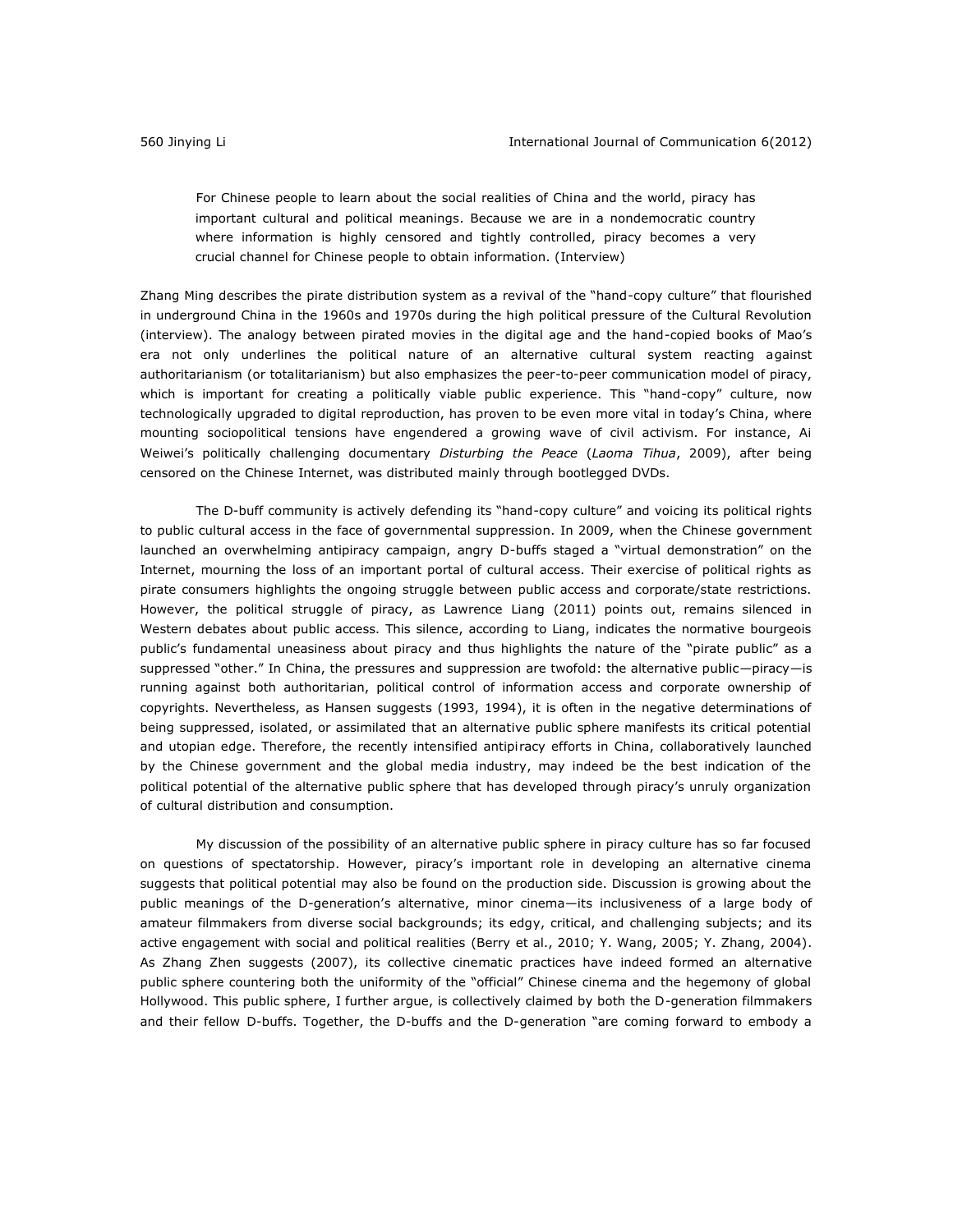new century of image making and social, cultural, and political imagination" (Zhen Zhang, 2007, p. 35). These new forms of image making and imagination, conditioned by the unruly structure of piracy, have fashioned an alternative mode of organizing social experience and enabled the creation of a seemingly impossible public sphere in China—one that is radically different from the official, hegemonic public. Although this pirate cultural system does not really challenge the fundamental political economy of domestic or global media capital—after all, piracy is just another side (albeit the underground side) of the same market economy-piracy's sociopolitical function as an alternative horizon of public experience may still gain its own momentum. And this alternative public sphere may not be unique to China at all. Instead, it may point to a radical new meaning of "public" born of a global cultural movement marked by a profound transformation of cultural representation and reception in the digital age, from multiplexes to BitTorrent, from global Hollywood to YouTube, from CNN to WikiLeaks . . .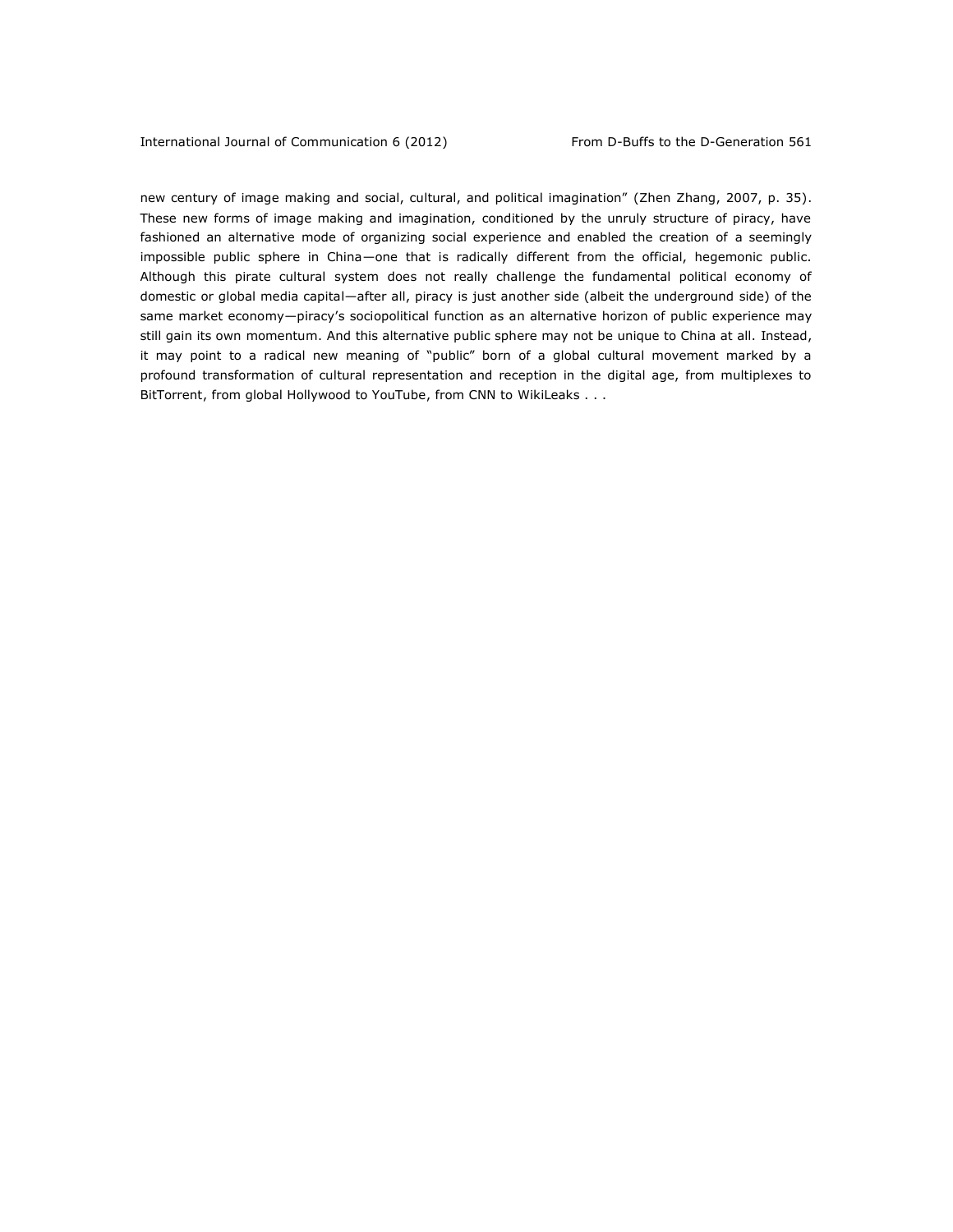### **References**

- Anderson, C. (2008). *The long tail: Why the future of business is selling less of more*. New York, NY: Hyperion.
- Berry, C., Xinyu, L., & Rofel, L. (Eds.). (2010). *The new Chinese documentary film movement: For the public record*. Hong Kong: Hong Kong University Press.
- Chamberlain, H. B. (1993). On the search for civil society in China. *Modern China*, *19*(2), 199–215.
- Cheung, E. M. (2007, Spring). Dialogues with critics on Chinese independent cinemas. *Jump Cut: A Review of Contemporary Media*, (49). Retrieved from <http://www.ejumpcut.org/archive/jc49.2007/chinaInt-Cheung/text.html>
- Davis, D. (2000). *The consumer revolution in urban China*. Berkeley, CA: University of California Press.
- Habermas, J. (1991). *The structural transformation of the public sphere: An Inquiry into a category of bourgeois society*. Cambridge, MA: MIT Press.
- Hansen, M. (1983). Early silent cinema: Whose public sphere? *New German Critique*, (29), 147–184.
- Hansen, M. (1993). Early cinema, late cinema: Permutations of the public sphere. *Screen*, *34*(3), 197– 210. doi:10.1093/screen/34.3.197
- Hansen, M. (1994). *Babel and Babylon: Spectatorship in American silent film*. Cambridge, MA: Harvard University Press.
- Huang, P. C. (1993). "Public sphere"/"civil society" in China?: The third realm between state and society. *Modern China*, *19*(2), 216–240.
- Larkin, B. (2004). Degraded images, distorted sounds: Nigerian video and the infrastructure of piracy. *Public Culture*, *16*(2), 289–314. doi:10.1215/08992363-16-2-289
- Liang, L. (2011). Beyond representation: The figure of the pirate. In M. Biagioli, P. Jaszi, & M. Woodmansee (Eds.), *Making and unmaking intellectual property: Creative production in legal and cultural perspective* (pp. 167–180). Chicago, IL: University Of Chicago Press.
- Pang, L. (2004). Piracy/privacy: The despair of cinema and collectivity in China. *boundary 2*, *31*(3), 101– 124. doi:10.1215/01903659-31-3-101
- Pang, L. (2006). Cultural control and globalization in Asia: Copyright, piracy, and cinema. New York, NY: Routledge